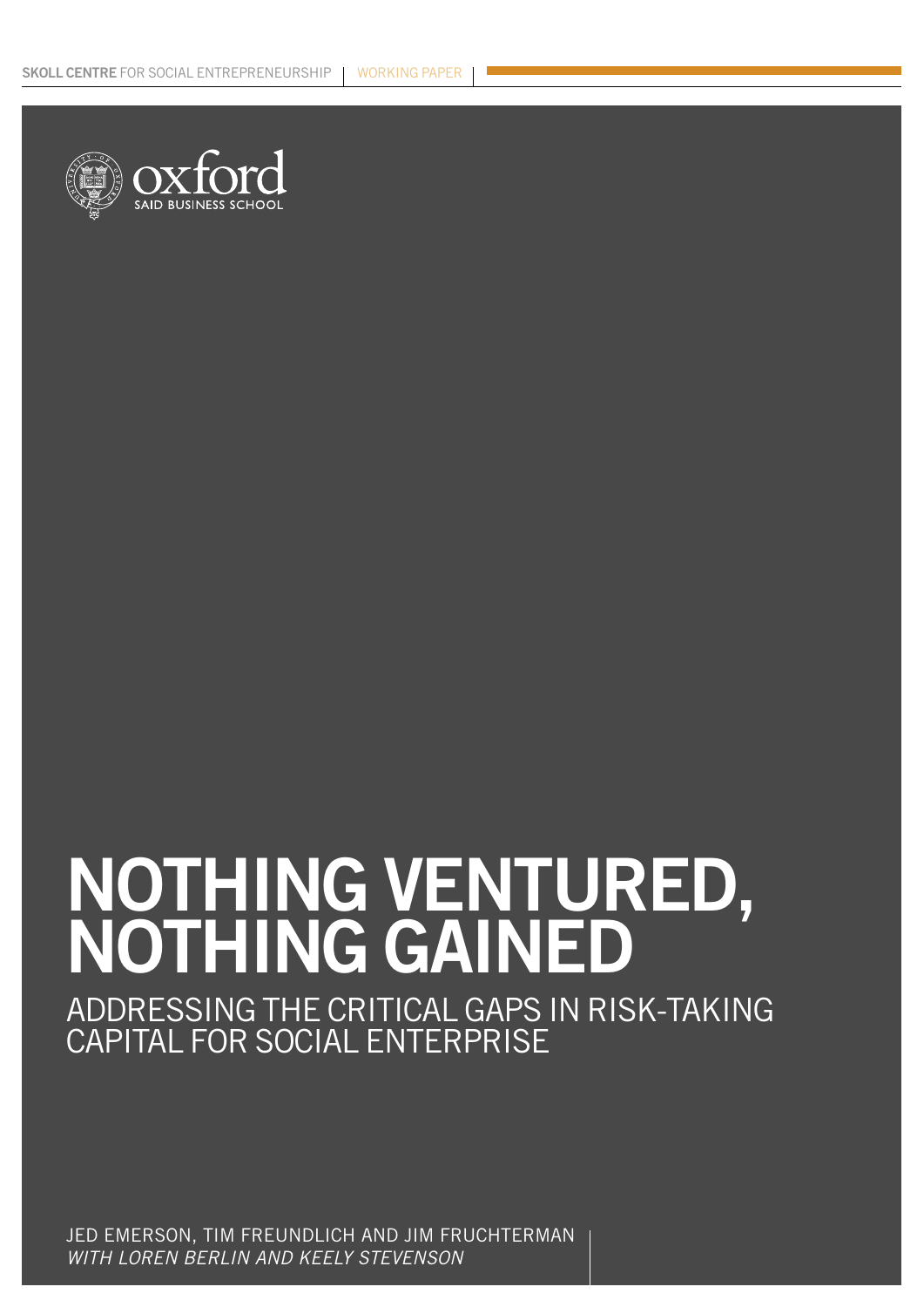



THE CAPITAL GAP Key concepts of Social Enterprise and the capital market that serves it



**Transfair** Pura Vida Coffee Social innovation demands innovation in capital formation

#### INTRODUCTION

## **INTRODUCTION**

THE WORLDWIDE GROWTH OF SOCIAL ENTERPRISE IS THREATENED BY A DEARTH OF CAPITAL. SOCIAL ENTERPRISES NEED INVESTMENT TO GROW AND TO INNOVATE – INVESTMENT THAT TAKES ON THE RISK OF THE ENTERPRISE. THIS KIND OF CAPITAL CANNOT EASILY BE PIECED TOGETHER FROM LIMITED GRANTS, CONVENTIONAL EQUITY AND ILL-FITTED DEBT. AS INCREASING NUMBERS OF SOCIAL ENTREPRENEURS AND MISSION-BASED FINANCIERS SEEK TO ENTER THE FIELD, A QUESTION ARISES: CAN THE SECTOR DEVELOP NEW INSTRUMENTS AND STAKEHOLDER RELATIONSHIPS TO MEET THIS CHALLENGE?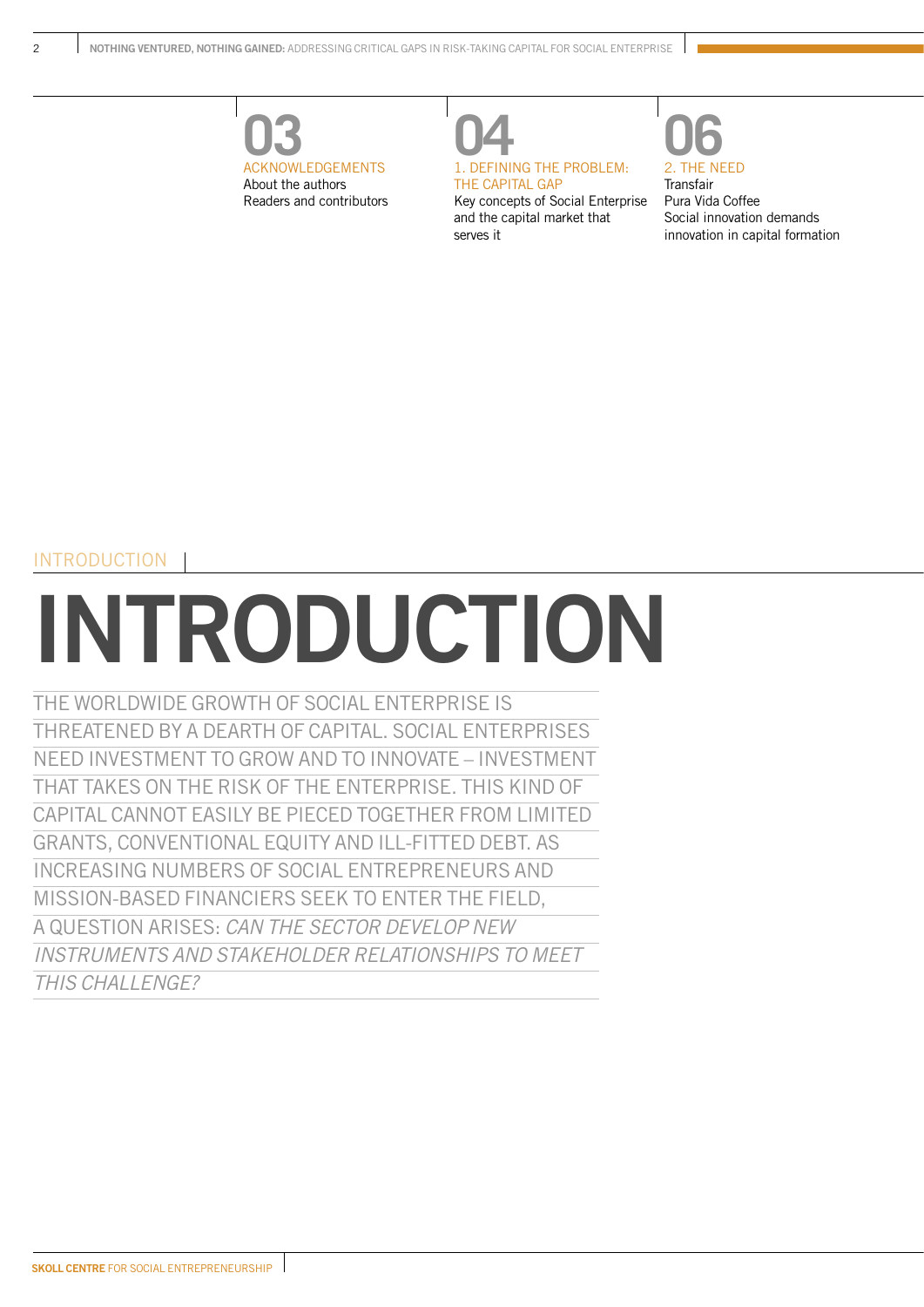### **09**<br>3. THE CAPITAL MARKET LANDSCAPE

Private equity Angels: start-up funding Social and community development venture capital funds: growth funding Nonprofit and foundation "PRI" and "MRI" equity investors Debt/loans Traditional banking institutions Foundation PRI debt Bonds, investment notes and nontraditional lending institutions Equity-like capital **Grants** 



Solution 1: Change the terms of engagement and rules of the game

Solution 2: By all means, use philanthropy to unlock marketbased capital if that is expedient Solution 3: Institutionalise a new kind of capital





#### **ABOUT THE AUTHORS**

Jed Emerson is a Senior Fellow with Generation Foundation, of Generation Investment Management and a Visiting Fellow with the Skoll Centre at the Saïd Business School, Oxford University. Tim Freundlich is Director, strategic development, at Calvert Social Investment Foundation, on the steering committee of www.xigi.net and a founding Principal of Good Capital, LLC. Jim Fruchterman is Founder and CEO of Benetech and a founding board member of the Social Enterprise Alliance. Loren Berlin and Keely Stevenson contributed to research, editing and writing the text. Loren is an MBA candidate at the Kenan-Flagler Business School at UNC-Chapel Hill and has been an intern both at Calvert Foundation and ShoreBank. Keely graduated from the MBA programme at Oxford University's Saïd Business School, having previously worked at the Skoll Foundation, and is currently an Acumen Fund Fellow.

| Jed Emerson     | jed.emerson@generationim.com |
|-----------------|------------------------------|
| Tim Freundlich  | timothy.freundlich@          |
|                 | calvertfoundation.org        |
| Jim Fruchterman | jim@benetech.org             |
| Loren Berlin    | loren.berlin@gmail.com       |
| Keely Stevenson | keelystevenson@gmail.com     |
|                 |                              |

#### **READERS AND CONTRIBUTORS**

Jacqueline Novogratz (Acumen Fund), Greg Ratliff (Aspen Institute), Michele Giddens (Bridges Community Ventures, London), Shari Berenbach (Calvert Foundation), Steve Moody (Calvert Venture Partners), Ben Binswanger (Case Foundation), Cary Steinbeck (Capricorn Investments), Martin Burt (Fundación Paraguaya de Cooperación y Desarollo, Paraguay), Gary Mulhair (Global Partnerships), Kevin Jones (Good Capital), Chuck Lief (Heartland Group), Agnes Dasewicz and Harold Rosen (IFC), Patrick Maloney (independent), Douglas Solomon (independent), Dominic Kulic and Woody Tasch (Investors Circle), Charly Kleissner (KL Felicitas Foundation), Jill Tucker and Julia Novy-Hildesley (Lemelson Foundation), Jeremy Nichols (New Economics Foundation, London), Peter Wheeler (New Philanthropy Capital), Vanessa Kirsch (NewProfit), Kim Smith (NewSchools Venture Fund), Clara Miller (Nonprofit Finance Fund), Steve Hardgrave (Omidyar Network), Sean Coughlin (One Foundation, Dublin), Penelope Douglas (Pacific Community Ventures), Jeannine Jacokes (Partners for the Common Good), Cynthia Gair (REDF), Jackie Khor (ProVenEx, Rockefeller Foundation), Melinda Tuan (Rockefeller Philanthropic Advisors), Joe Glorfield (RSF), Rick Aubrey (Rubicon Ventures), Pamela Hartigan (Schwab Foundation, Geneva), Ed Diener and Christy Chin (Skoll Foundation), Mark Van Ness (Social Enterprise Loan Fund), Harish Hande (Solar Electric Light Company, India), John Elkington (SustainAbility, London), Kim Alter (VirtueVentures) and the www.xigi.net community.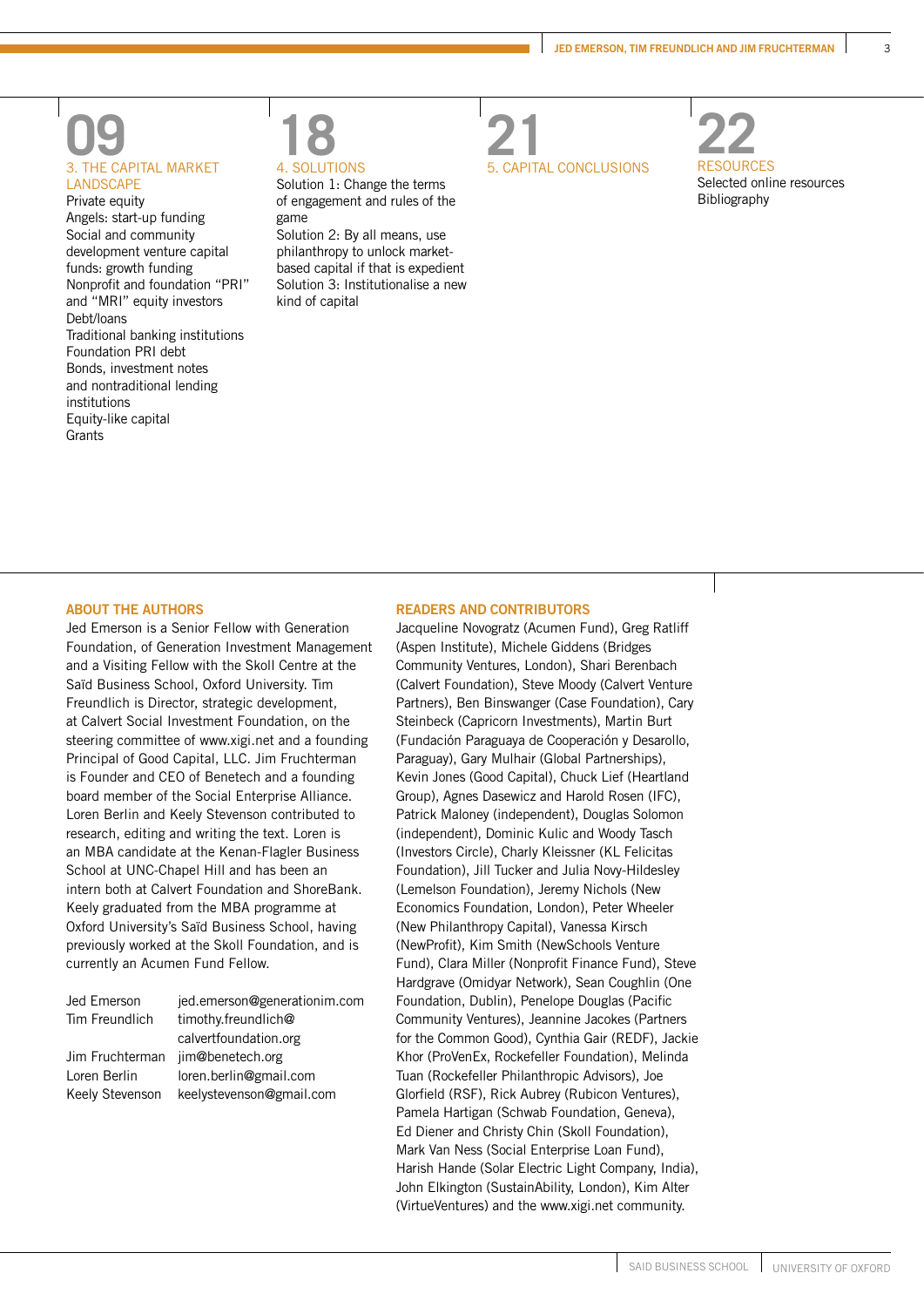#### CHAPTER 1

## **DEFINING THE PROBLEM**

#### THE CAPITAL GAP

Social enterprises are creating new and exciting solutions to society's problems. Increasing numbers of ventures are being launched to address challenges – from poverty to health, education to the environment. Despite many of these emerging successes, most of these enterprises face a common problem: inability to secure growth capital. Specifically, there is an abject lack of risk-taking capital. The result is that proven social enterprises are starved of the capital required to grow to an appropriate size. Yet there is also an increasing number of mission-based investors looking for opportunities that go beyond traditional grants and into the realm of debt and equity, and are willing to consider new models of risk and return. However, these two groups are struggling to find one another.

Our collective inability to transcend this capital challenge limits the effectiveness of both entrepreneur and investor. More importantly, the

lack of appropriate capital means needed services, support and opportunities remain beyond the grasp of many in the US and Europe, not to mention the developing world. With this paper we want to help move the discussion forward toward diverse solutions to the growth capital challenge facing many highperforming social enterprises throughout the world.

#### **KEY CONCEPTS OF SOCIAL ENTERPRISE AND THE CAPITAL MARKET THAT SERVES IT**

By "social enterprise" we mean the application of business models and acumen to address social issues, whether through nonprofit or for-profit corporate structures. The capital counterpart to social enterprise, "social finance", may be understood as a broad area wherein various forms of capital are structured in ways that consider and value both financial performance and social value creation. Put simply, between the traditional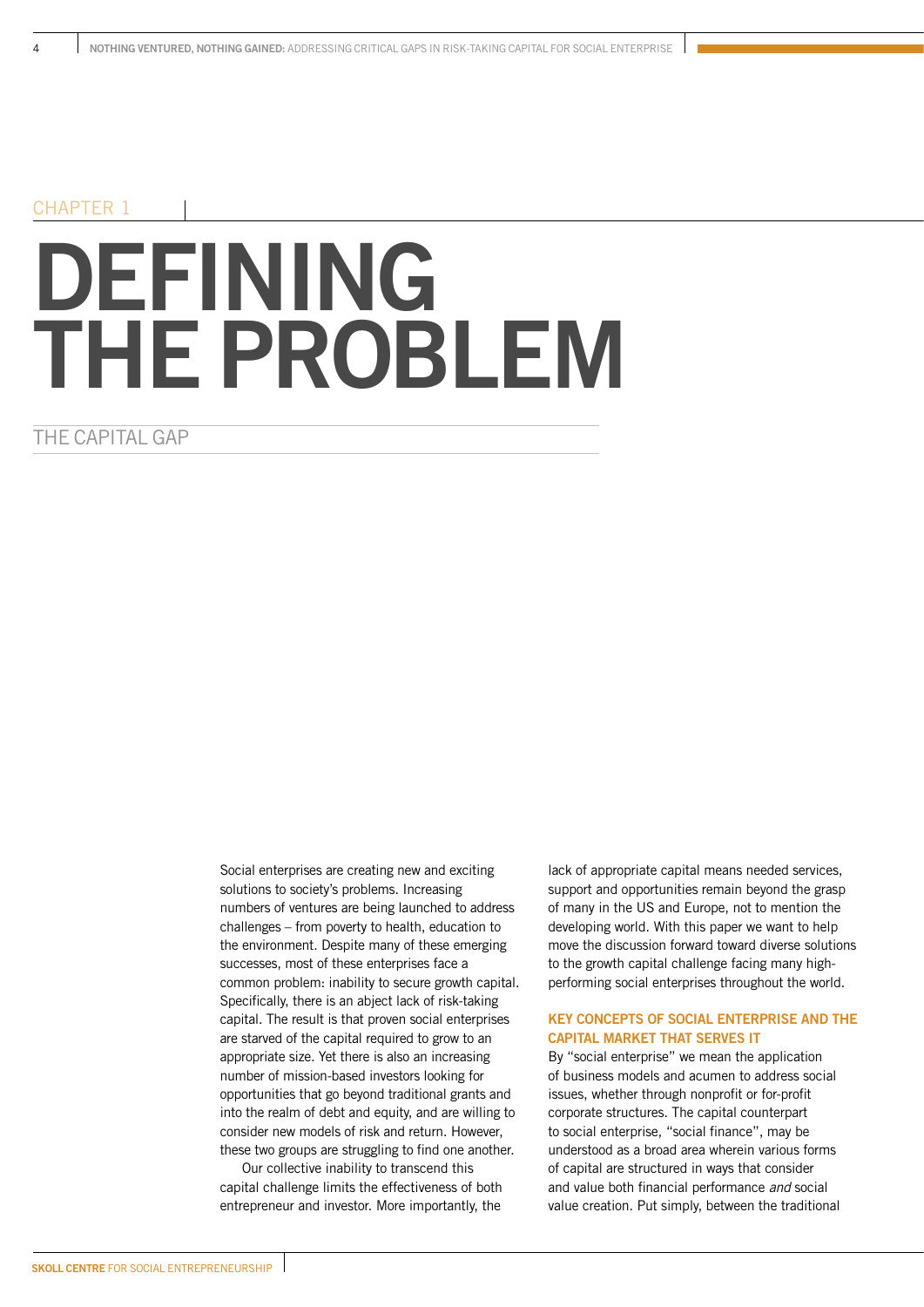approach to financing nonprofit ventures through grants, fundraising and limited use of debt, and the traditional approach to financing for-profit ventures through market-rate private equity and debt, there is a funding gap into which an increasing number of social enterprises are falling.

Organisations that are growing fast need capital to increase production capacity and develop their products and markets, as well as for everyday working expenses. Debt is usually only applicable for certain needs. Equity or equity-like capital forms the majority of this capital need. In the case of nonprofits, grants can play a role.

Start-up **nonprofit corporations** (which can be one form of social enterprise) are usually able to access gifts to support demonstration projects and innovative strategies. In fact, many foundations pride themselves on making grants to the "new" or the "innovative." While not necessarily an easy process, the fact remains that in the US and Europe funds are available to catalyse, incubate, launch and operate social enterprises at a small scale. Many social entrepreneurs attain initial success by piecing together small grants of a few thousand to a few hundred thousand dollars in order to meet their initial start-up requirements. However, growth capital (also known as "expansion capital") remains difficult for entrepreneurs to access. In many cases it is simply unavailable.

Start-up **for-profit corporations** (which may be social enterprises) are able to access funding from "friends, family and fools" (as the saying goes), cobbling together enough to test out their new business concept or strategy. In the same manner as their nonprofit counterparts, they may find funds to get going, demonstrate proof of concept and – if they were traditional, for-profit corporations focused upon profit-maximising strategies – go on to compete for private equity investments mixed with some level of debt. If, however, they are social enterprises – forprofit corporations that balance financial returns with a social mission – they face a similar dilemma to their nonprofit cousins. For-profit social enterprises of this sort often find they are able to raise initial, launch funding, but lack access to expansion capital that does not seek a full, conventional market-rate return on investment.

The bottom line is that in all too many instances neither the for-profit nor the nonprofit social enterprise is able to secure adequate capital to enable it to move from start-up to the next level of development. The appropriate form of capital to

support the enterprise's development simply does not exist at any scale. It is worth noting that venture capital and early private equity is by its very nature competitive and scarce, even in the relatively mature US markets. In Europe it is even scarcer and in the developing world almost non-existent. Although there is certainly growing interest in building up equity access for conventional small and mediumsized enterprises, social enterprises, with their unconventional risk-return model, will still find growth capital hard to access.

Therefore, the 800-pound gorilla in the social enterprise capital market has become the very real absence of expansion stage capital with a true risk-taking profile. What makes for success in traditional business development is access to funds that allow the firm to grow and take chances. This same capital is equally necessary for a thriving social enterprise market. This is not to say that the broader, more conventional "socially responsible" businesses and certain social enterprises that perform well financially cannot tap market rate capital at some level. The fact that these socially motivated enterprises exist is to be applauded, and when these business models are conducive, capital follows conventional returns, but the core of social enterprise activity falls outside the conventional definition of market-rate, risk-adjusted returns.

Furthermore, we are not talking about capital such as:

asset-backed real estate and facilities funds more easily financed by debt

 $\blacksquare$  receivables financing, or factoring, that is increasingly being used in social enterprise business models

small, manageable allocations of funds from fundraising dinners, nor the periodic "large grant" from one-off donors.

What we are talking about is the need for large chunks of capital that play the role of equity capital (or "equity-like" capital, in the case of nonprofits) that may then be used by social enterprises to aggressively grow and replicate their operations, penetrate new markets, build intellectual property, brand presence and so forth.

In the following chapters we will explore why this capital gap exists and why this type of capital is so critical, explain what forms of capital are available, and put forward some ideas regarding capital innovations.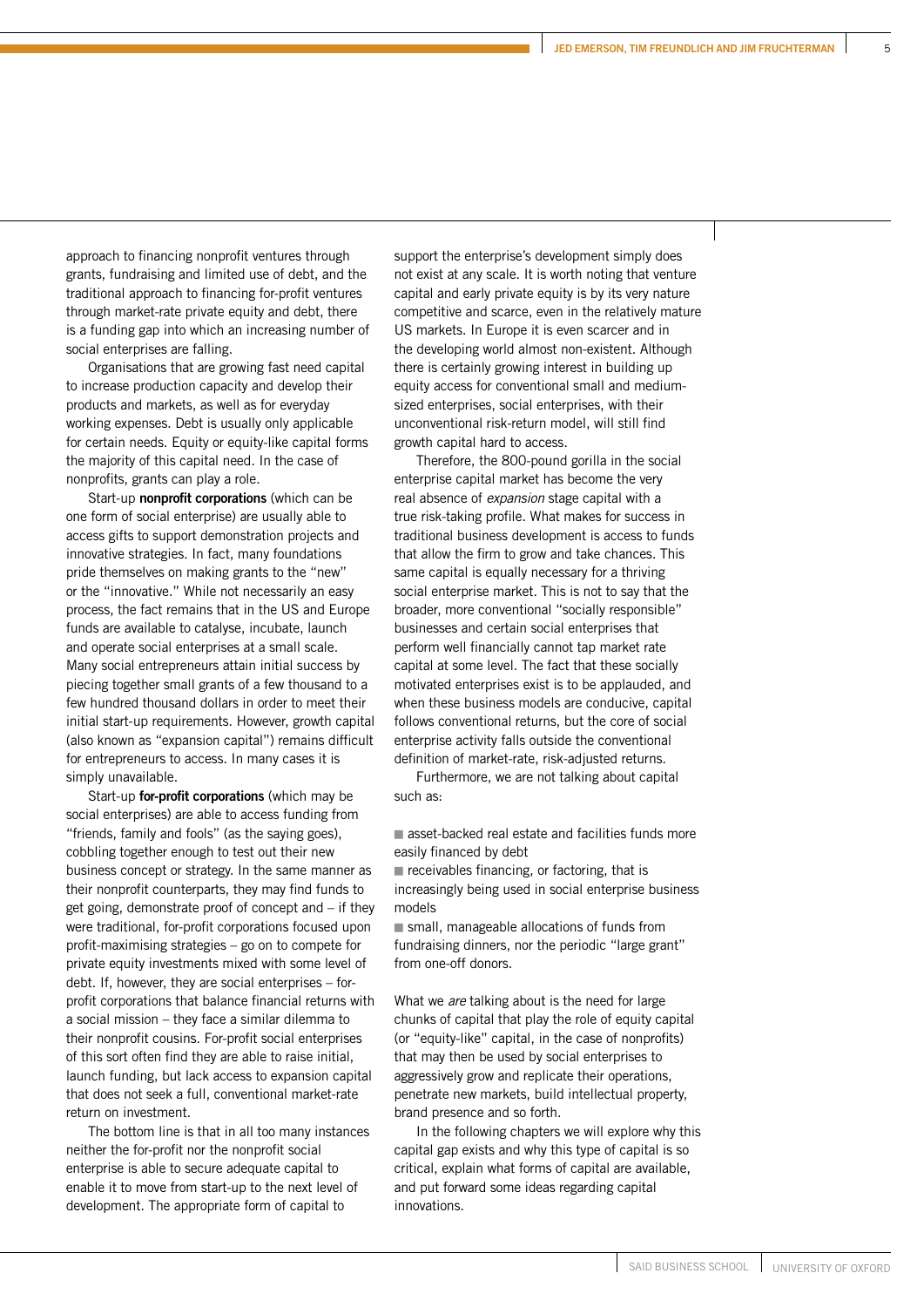### **THE NEED** CHAPTER 2

Consider the following scenario:

You are the seemingly successful leader of an exciting break-even social enterprise. You've proven you can deliver a crucial social outcome for onethird the cost of traditional approaches, and you've just completed your first two years of successfully demonstrating the effectiveness of your approach at a local level. You have an ambitious plan to replicate your venture more widely across your region and then the entire country, and you need expansion capital.

Where do you get it?

You can't generate it from your revenues. While you have shown the viability of your enterprise, you are just leaving the start-up stage, which means you're probably operating at breakeven and are undercapitalised at that. Trying to accumulate retained earnings to fund growth will lower the quality of your product and undercut your successful model.

You can't borrow the funds you need. No lender wants to extend you credit to invest in an expanding management team and the ensuing launch and "burn" costs until you reach breakeven with the regional roll-out (not to mention the national roll-out).

The third-party payers for your social outcomes are interested in buying your services, but not in investing to expand their availability to other populations. They are also risk-averse, so may delay buying your product until you've proven it in their area with other people's money.

The traditional suppliers of equity financing, angel investors and venture capitalists, look at your plan to be break-even on a regional and then national basis and don't understand why you're talking to them at all. No chance for a 35%-plus annual compound rate of return for the risk they'd be taking. And, if you're at the helm of a nonprofit social enterprise, nonprofit legal structure doesn't allow you to take on equity investments anyway.

Finally, you're asking for more capital than your existing local capital providers are willing to supply. As the CEO you are already spending more than half your time raising funds for the local venture, perhaps piecing together small operating grants from traditional donors averse to funding overheads. Your early stage connections are long tapped out. How are you now going to raise five times that amount to support a regional approach and 20 times that for a national launch? Your local funding base doesn't have that kind of funding capacity.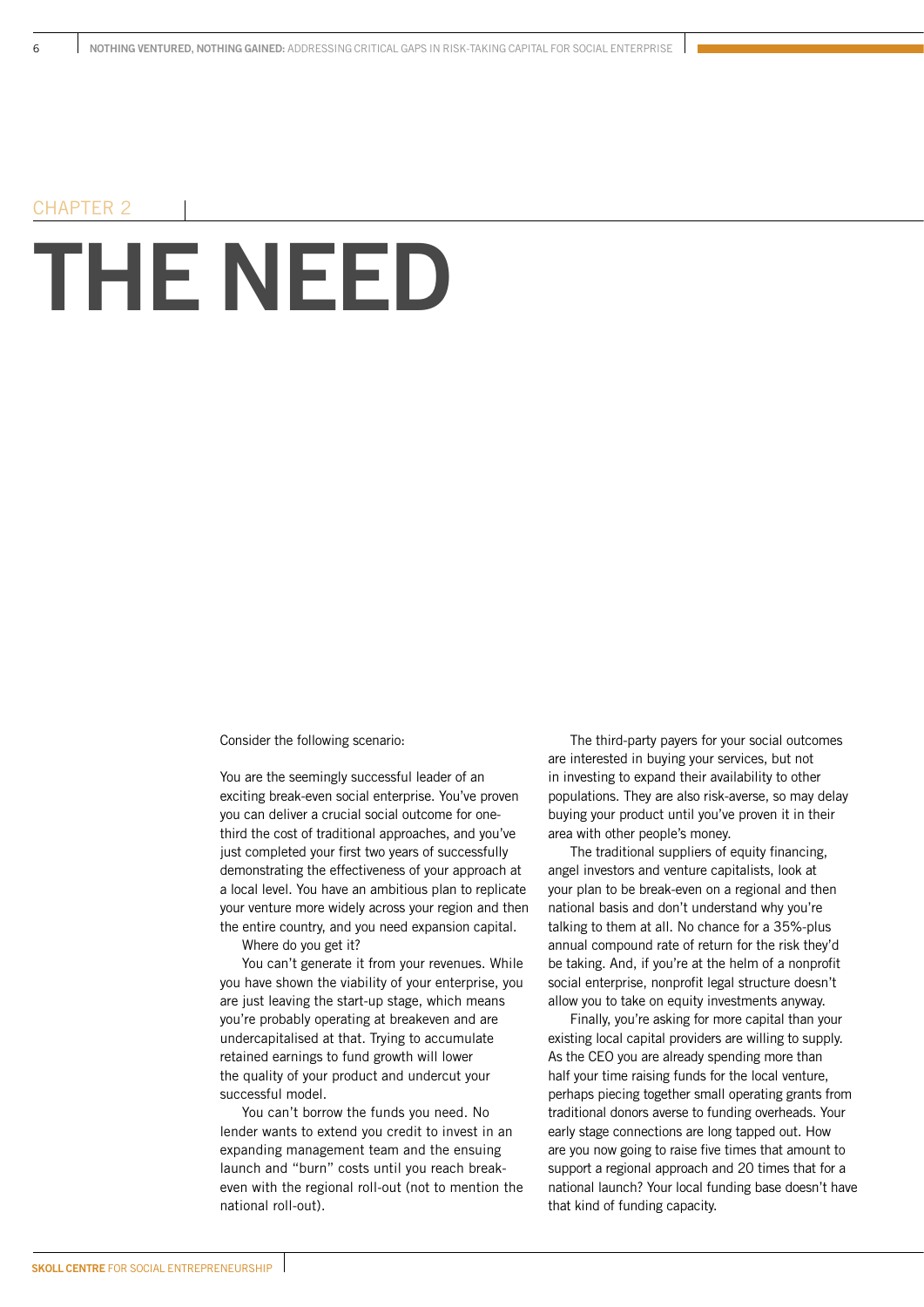So, you spend 18 months scraping together enough money to do a credible launch in the rest of the region, while people elsewhere do not get the benefit of your innovative approach. Opportunities pass you by, key members of staff move on to greener pastures and dreams of a national roll-out slip further and further into the future.

This is not just hypothetical, it is the story of an increasing number of high-performing social enterprises – such as these successful social entrepreneurs who have struggled to find a new kind of unconventional capital.

#### **TRANSFAIR**

Paul Rice founded TransFair USA in 1998 to bring the Fair Trade movement to the US. TransFair is the primary certifier of Fair Trade coffee in the US, and earns approximately 8 cents per pound of coffee that it certifies. The growth curve of Fair Trade coffee is dramatic. There are similar growth opportunities in other Fair Trade commodity markets, such as bananas and chocolate. Like many growth companies, TransFair now needs to invest to build capacity and sustain its growth. Like a for-profit, it would use much of this capital to enhance market demand. Yet, because it is organised as a nonprofit organisation, it has found raising money very difficult. Plus, helping poor farmers in the developing world build more income by investing in demand generation for Fair Trade coffee in the US is not something that most foundations "go for" or seem to understand.

TransFair has been able to borrow some of its needed capital, but now that it has US\$4m of debt on its balance sheet, it is unable to borrow more. Since nonprofits cannot offer equity in the same fashion as for-profit ventures, there is no equity on TransFair's balance sheet to provide leverage for more debt. Rice and his team continue to seek grants to provide the growth capital they need, and find it meeting only a quarter of their planned capital requirements.

A different way TransFair could raise the capital would be to request grants for direct income support for poor farmers. These kinds of grants could be thought of as "social good consumption" – a foundation paying funds more or less directly to the poor farmer to deliver pennies on the dollar of impact. It turns out this kind of funding is easier to get than investment capital, even though TransFair can show that US\$1 invested in demand generation

for Fair Trade coffee results in seven dollars of increased income for poor farmers. This is a paradox of the nonprofit funding sector: it's often easier to find a grant that will deliver US\$0.85-0.90 of value (after overhead and programme costs, assuming a very lean operation) than it is to get a grant that will deliver US\$7 per dollar invested.

#### **PURA VIDA COFFEE**

Pura Vida has a retail approach to Fair Trade coffee: it operates coffee shops, mainly on college campuses, that sell only Fair Trade coffee. Pura Vida's problem is success: its coffee shops are incredibly popular and there is increasing demand to establish more outlets. Each requires a significant investment at the outset, yet the financial returns are more than sufficient to support this investment.

Pura Vida's original plan was to borrow money to finance its expansion. Like TransFair, once it had several million dollars of debt, it could no longer borrow. Yet its market is expanding and the timing is crucial. Pura Vida's solution has been to create a forprofit affiliate with an unusual governance structure. The nonprofit parent owns a controlling interest in the form of a class of "super-common" stock. Debt holders in the nonprofit have been converted into preferred stock holders in the for-profit affiliate. Pura Vida has pulled off this debt-to-equity conversion while maintaining mission commitment through the super-common voting control of the for-profit affiliate. The new challenge is to find investors to buy more of the preferred stock to provide the growth capital Pura Vida needs to continue to grow. On the surface, this could be the challenge facing any successful for-profit enterprise – the difference is that the risk/return structure creates a proposition unattractive to conventional capital.

#### **SOCIAL INNOVATION DEMANDS INNOVATION IN CAPITAL FORMATION**

TransFair and Pura Vida are two examples of social innovation. The core concept is that Fair Trade coffee is a more effective vehicle for improving the lives of coffee workers than traditional government programmes or charitable income supports. To truly achieve the potential of this social movement, these groups (and groups like them) need to grow. The profile of the expansion capital these archetypal entrepreneurs need is relatively straightforward, but not conventional in traditional capital market terms (whether grants or equity or debt). These investment opportunities require a new kind of capital, with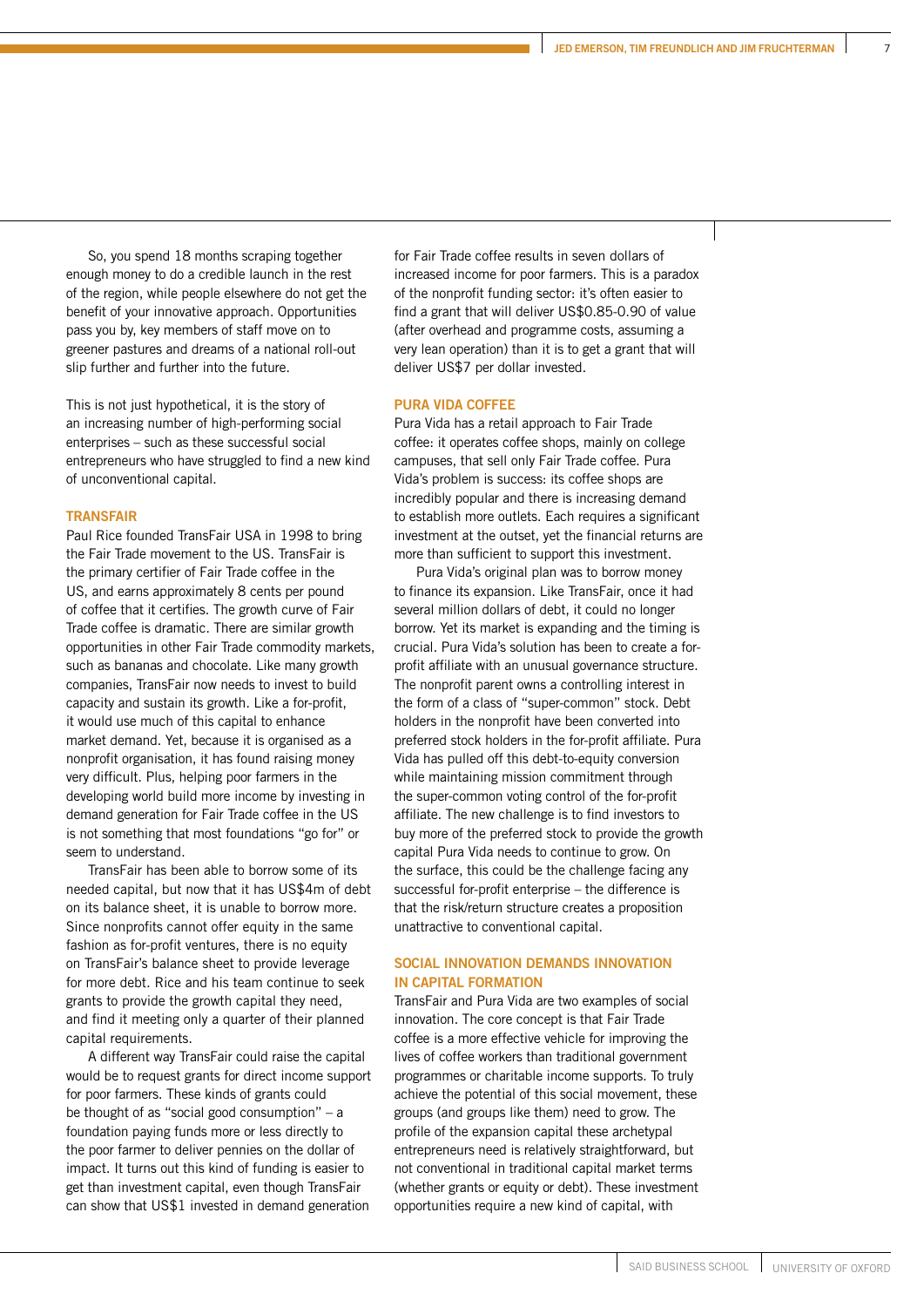<sup>1</sup> Of course, the legal structure of the organisation will also differ depending upon the country in which the corporation has its incorporation.

<sup>2</sup> Source: Teaching them to Fish conference presentation, 2003, Social Enterprise Alliance, and data provided by Wes Selke, portfolio analyst, Good Capital.

a new set of expectations from both the social entrepreneur and the investor.

The venture needs to be able to leverage debt. Lenders should be able to see this capital as a true risk layer, which means it has to be uncollateralised and not put a drain on the cash flows during execution of the business model. And, it has to be patient capital. If it's structured as a liability (deeply subordinate risk-taking debt), then it must have interest and principal payment holidays, and/or be repayable through royalties, revenue or profit only.

But, more importantly than its exact character and structure, the core capital requirement is to establish a new set of expectations between entrepreneurs and investors. This pertains to linkages on agreed outcomes for repayment of principal and/or returns, including forbearance and/ or forgiveness if certain downsides (or even upsides) occur. And this means investors must become true risk participants in the enterprises they finance.

Finally, this isn't traditional equity (or equity-like) capital. Although there may well be opportunities for healthy returns – even, on occasion, conventional market rate risk-adjusted returns – by and large these hybrid propositions, whether they be forprofit or nonprofit ventures, have internalised social costs in their business models which may decrease financial returns.

Put another way, there is often a "a premium for doing good." Philanthropically-minded stakeholders should have no trouble reconciling themselves to these costs, but more conventional investors might. This attempt to shift the risk-return paradigm has to be addressed positively. Yes, some enterprises need outright grants. Yes, some other enterprises can support very close to, if not actually deliver,

risk-adjusted conventional market rate returns. But, there is a growing middle ground of enterprises that are structured for optimised delivery of impact and strong business models that land somewhere in the middle. The clearer we make this, the better. But, to complicate matters, this middle ground is highly variable from region to region. Put simply, there are radically different challenges to attracting capital, conducting business and blending social costs into enterprise models between Scotland and the Sudan.<sup>1</sup>

And what of demand? Is there truly a hunger for this type of capital among maturing social enterprises? The jury is still out, but anecdotal evidence does seem to support the proposition. Two cases in point: a survey conducted by the Social Enterprise Alliance in North America, in autumn 2003, found roughly US\$58m in appetite for expansion capital among 77 maturing social enterprises. In summer 2006, Good Capital found a need for US\$50m across just 25 enterprises fitting a narrow profile (US-based with broad US and global impact and operations, specifically looking for equity and equity-like capital for expansion stage development). <sup>2</sup>

If society is serious about positive change, we must examine the most effective ways to achieve it. Innovation in the allocation of capital for social change is needed if existing vehicles are falling short of accomplishing our objectives.

More than anything else, what is needed at this time – rather than studies – is action. There is profound appetite on the demand side. There are certain resources available on the supply side. What is missing? It is the affirmative execution of institutionalization that connects the sources and uses of expansion capital to social enterprise globally.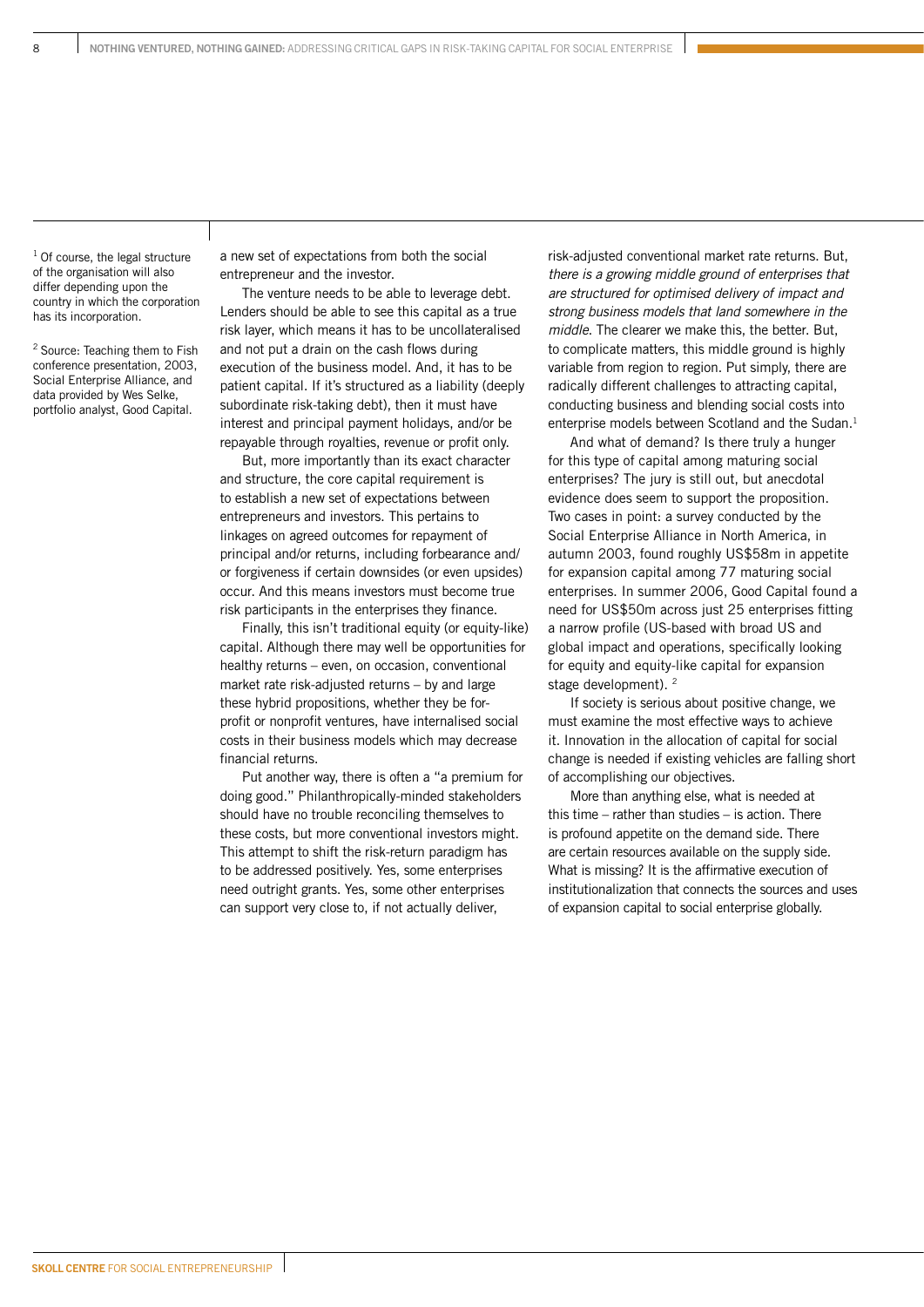#### CHAPTER 3

### **THE CAPITAL MARKET LANDSCAPE**

Before exploring solutions to the gap in risk-taking growth capital for the social enterprise sector, we must first understand the financing landscape as it currently exists. This chapter will present a broad but necessarily anecdotal survey of the field.

There are several types of capital available to social enterprises, and there are a large variety of actors in the social capital market serving them.<sup>3</sup> As the chart shows, there are a number of axes across which these players and capital instruments may be mapped. The centre vertical line indicates where most social enterprise investment resides, regardless of the enterprise's legal status as for-profit or nonprofit. Whether the financing is relatively low or high engagement is determined by a given investor's model. The degree to which the risk/return paradigm drifts from "charitable" to

"commercial" depends on the business model, but not necessarily on the enterprise structure as a forprofit or nonprofit entity.

There are three types of capital that, in the aggregate, best epitomise characteristics of the gap we are discussing. First, there are Community Development Venture Capital (CDVC) funds, which generally fall just to the left of where "venture capital" is placed on the chart. But CDVC funds are limited to for-profit enterprises, with a particular focus on community development job creation, and tend to target the commercial end of the spectrum of risk/return. Therefore they only nibble at the edges of the lion's share of social enterprises, which are largely nonprofit, with diverse business models beyond community development and falling along a spectrum of risk/return all the way to models

3 Social capital markets are what fill the gaps most nonprofits experience between revenues they can earn by providing services or selling products for a fee, and total outlays. Meehan, W., Kilmer, D. and O'Flanagan, M. (2004), Investing in Society, Stanford Social Innovation Review, pp 34-43. See also Grants, Debt and Equity: The Nonprofit Capital Market and its Malcontents in New Social Entrepreneurs (1996), REDF.



SAID BUSINESS SCHOOL UNIVERSITY OF OXFORD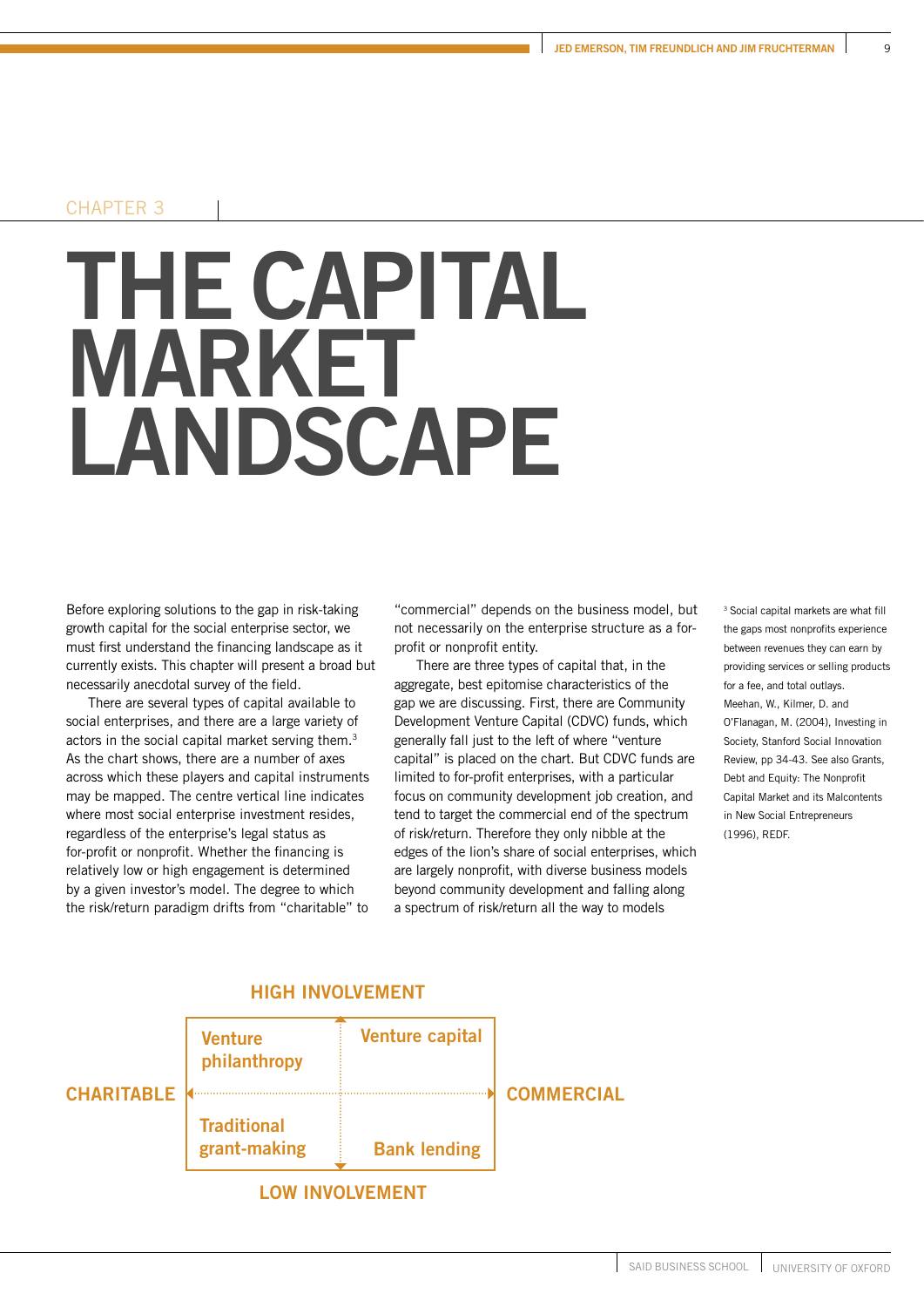4 Emerson, J., Spitzer, J., World Economic Forum 2006 Article.

<sup>5</sup> Common stock is acquired through the purchase of shares. It comes with no guaranteed rates of return but does allow the investor to exercise voting rights and, in some cases, hold a seat on the board or appropriate committees of the corporation. Preferred stock provides a set rate of return per share but does not allow for full voting or other rights. Preferred stock often has a "put" or conversion date when the stock may be liquidated, whereas common stock has no "maturity date" and is usually bought and sold at will.

that require significant grant or donor money to function. Second, there is "equity-like" capital, the closest institutionalised example of which, in the US at least, is Equity Equivalents. These sorts of investment fall still farther to the left of the above strategies, and are seen much closer to the low engagement end of the spectrum. Third, a number of venture philanthropy funds with 100% donorsourced monies have experimented with capital along the middle vertical (NewSchools Venture Fund and Acumen Fund perhaps best epitomise these in the US).

In the table below, REDF (formerly the Roberts Enterprise Development Fund) outlines one version of the conceptual landscape of financing on the nonprofit side. It goes so far as to posit an appropriate mix of capital types and contrasts those with actual capital proportions.

A number of conclusions may be drawn from this table, not the least of which is that social enterprises are neither highly nor effectively leveraged. But contrasted with the fact that grants, at their current levels, are a relatively finite source of capital, which is largely ill suited to scaling-up enterprises that are rapidly expanding, a dire picture of undercapitalisation takes shape. Let us explore in greater detail the various instruments currently available in the capital market.

#### **PRIVATE EQUITY**

Equity investors in the for-profit slice of the social enterprise sector provide risk capital to new funds and enterprises that generate social and environmental impacts as well as economic value and returns.4 "Equity" generally refers to such financing vehicles as common and preferred stock.<sup>5</sup> Social enterprises with for-profit legal structures can raise equity from finance providers who are aligned with the goals of the venture to create social and environmental value. Equity typically takes on the following characteristics:

 long-term investment with unrestricted use of resources to facilitate significant growth

- owner/partner provider
- flexible/tailored
- uncollateralised
- management support
- repayment from growth.

Not all organisations can issue equity due to their nonprofit status. However, the UK's Department of Trade and Industry has approved a new legal form for social enterprises, the Community Interest Company (CIC). Primary legislation was approved within the Companies (Audit, Investigations and Community Enterprise) Act 2004 and secondary

\* Programme Related Investments. See discussion to follow

\*\* Return On Investment

\*\*\* We refer here to equity available for nonprofit managed business – not co-operatives

\*\*\*\* Estimates of Appropriate and Present Mix refer specifically to the nonprofit business sector and not to fund/capital diversification in the affordable housing real estate market.

#### **TABLE 1: INSTRUMENTS OF THE NONPROFIT CAPITAL MARKET**

| TYPE OF INSTRUMENT $\rightarrow$ GRANTS<br><b>FACTORS</b> $\downarrow$ |                | PRIS <sup>*</sup> | <b>DEBT</b>  | <b>EQUITY</b>                     |
|------------------------------------------------------------------------|----------------|-------------------|--------------|-----------------------------------|
| <b>Cost of Capital</b>                                                 | $\Omega$       | 3 to 5%           | $8$ to $10%$ | ROI <sup>*</sup> , Variable rates |
| <b>Board/Investor Role?</b>                                            | N <sub>o</sub> | <b>No</b>         | Maybe        | <b>Yes</b>                        |
| <b>Available for Housing</b>                                           | Yes            | Yes               | <b>Yes</b>   | Yes                               |
| <b>Available for Nonprofit</b><br><b>Business</b>                      | <b>Yes</b>     | Very limited      | Very limited | $No***$                           |
| <b>Appropriate Mix***</b>                                              | 15%            | 15%               | 20%          | 50%                               |
| <b>Present Mix</b>                                                     | 90%            | 0%                | 10%          | $0\%$                             |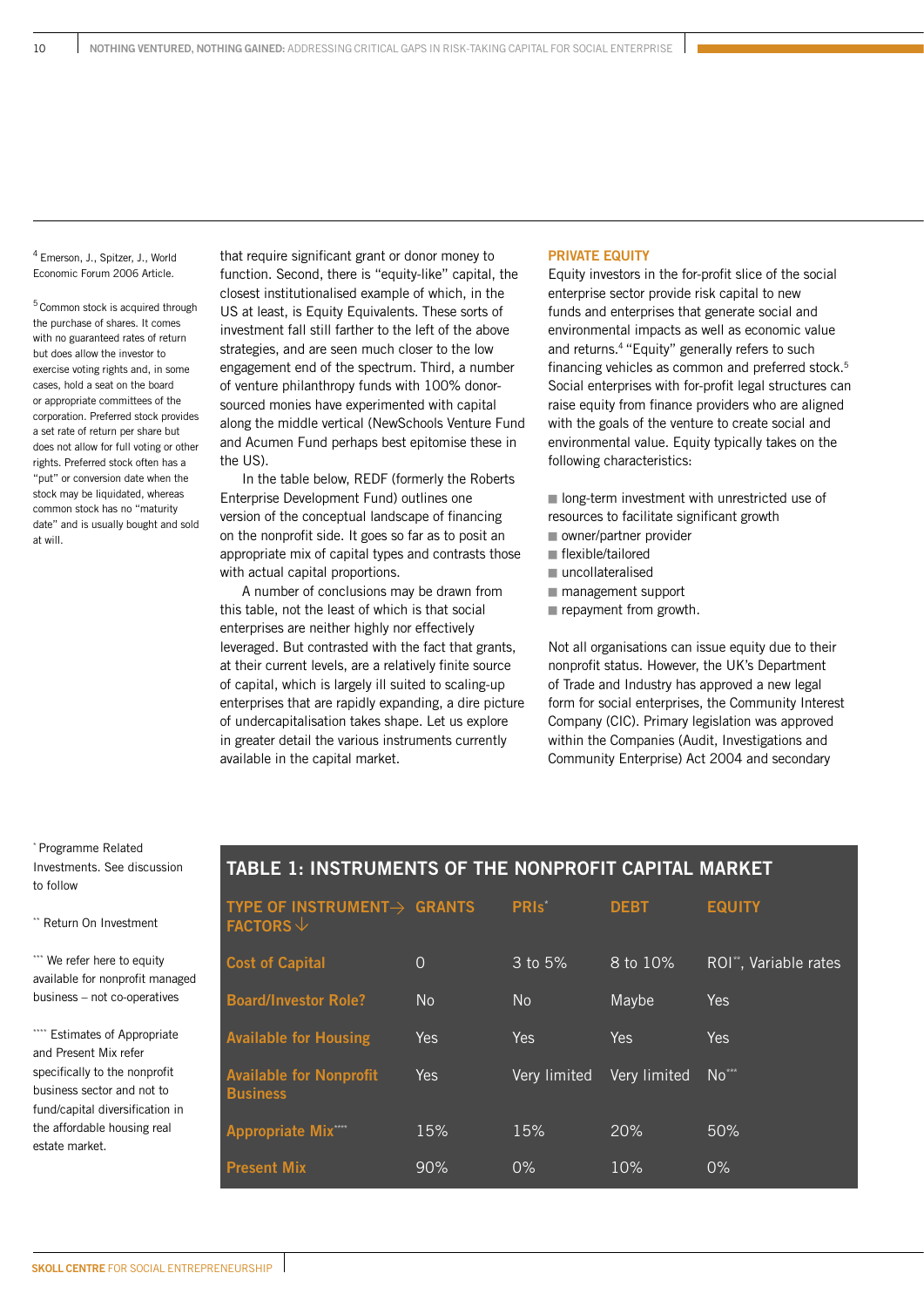legislation governing CICs came into effect on 1 July 2005. This form – the only new company structure to be introduced in the UK in the past 100 years – should make it easier for social enterprises to raise the finance they need. CICs can, for example, issue preference shares. Other countries, such as South Africa, are also looking into similar models. The table below provides examples of several UK social ventures that have issued equity in the past decade.

Some of the challenging issues for-profit social enterprises face when raising equity include:

■ founders/managers fear losing control due to changing ownership structure

potential for mission drift

 managers or board unfamiliar with equity, due to the "philanthropic" cross-over

lack of exit strategy/limited liquidity due to

reduced returns

■ unacceptable risk/return trade-offs for economic value creation

 lack of expertise to support management capacity alongside investment to go to scale

Most importantly, one of the major limitations of equity is that most equity investors remain profit seekers, and actions taken by the company to maximise profits may compromise its social mission. Even if fund managers are not profit maximisers, these funds have, to date, been targeting investments with the highest potential for economic value creation. Thus, a large gap in the market remains for those social enterprises that have created outcomes that are more balanced between economic and social value creation, or even emphasise mission over economic profit.

#### **SOCIAL EQUITY ISSUES (UK)**

| <b>ORGANISATION</b>                                                                                                                                                                                               | <b>DATE</b>                                          | <b>TYPE</b>      | <b>AMOUNT (£M)</b>                                 |
|-------------------------------------------------------------------------------------------------------------------------------------------------------------------------------------------------------------------|------------------------------------------------------|------------------|----------------------------------------------------|
| <b>Shared Interest</b><br>A co-operative lending society offering ethical<br>investment in Fair Trade with developing countries                                                                                   | 1995; 1996; 1997;<br>1999; 2001; 2002;<br>2003; 2004 | Bond (5yrs)      | 8.3<br>(1.0; 1.0; 1.3; 1.0; 1.0;<br>1.0; 1.0; 1.0) |
| <b>Ethical Property Company</b><br>EPC buys properties and develops them as centres<br>that bring charities, co-operatives, community and<br>campaign groups together under one roof to share<br>skills and ideas | 1999; 2002                                           | <b>Shares</b>    | 5.5<br>(1.3; 4.2)<br>21% to inst. investors        |
| <b>Traidcraft</b><br>A Fair Trade company that works with more than 100<br>producer groups, helping them to build sustainable<br>livelihoods for the future                                                       | 1984;1986;1991;<br>2002                              | <b>Shares</b>    | 5.15<br>(0.3; 1.0; 0.6; 3.25)                      |
| <b>Cafédirect</b><br>The UK's largest Fair Trade hot drinks company                                                                                                                                               | 2004                                                 | <b>Shares</b>    | 5.0<br>Founders retained 40.5%                     |
| <b>Baywind</b><br>Creates renewable energy schemes and is the first UK<br>co-operative to own wind turbines                                                                                                       | 1996; 1997                                           | <b>IPS Share</b> | 4.8<br>(3.1; 1.7)                                  |

Source: Nicholls, A., lecture, Saïd Business School, Oxford University, April 2005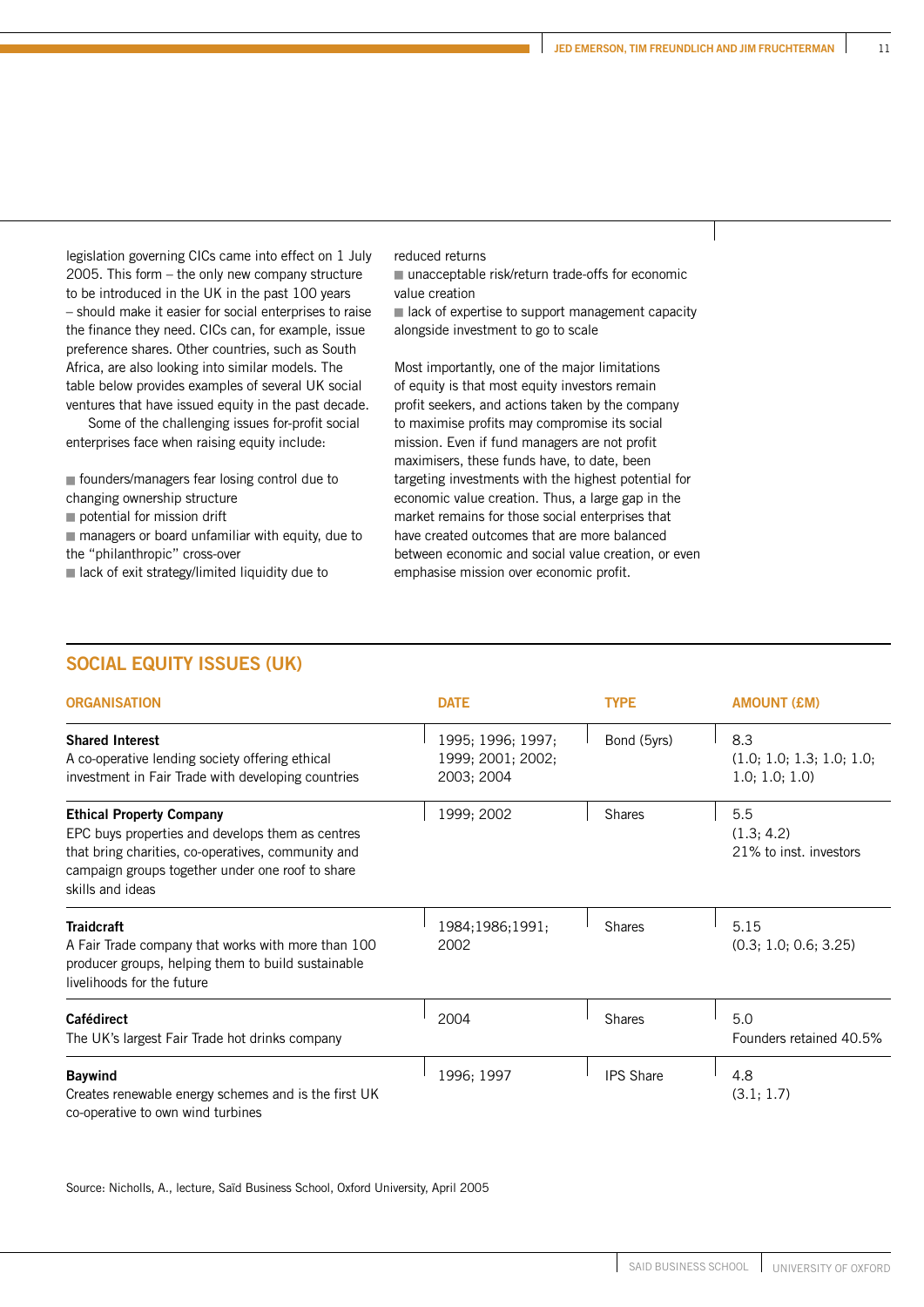6 Emerson, J. (2000), Riding the Bleeding Edge presents the vision of a nonprofit stock exchange and framework for tracking social equity.

7 Providing Capital and Expertise to Financial Institutions Serving Micro and Small Businesses (ShoreCap International & ShoreCap Exchange, Annual Report 2005) http://tinyurl.com/23fsk4.

8 Carden, S.D., Darragh, O. (2004), A Halo For Angel Investors, The McKinsey Quarterly

9 In 2002, the number of venture capital social/environmental deals grew at 19%, compared with 13% growth in overall venture capital deals. The typical deal size was US\$250,000-US\$3m. In 2002, social/environmental investments represented 6.2% of the total number of venture capital deals and 0.6% of the total capital invested, according to the 2003 Columbia Business School Research Initiative on Social Entrepreneurship (RISE) report.

<sup>10</sup> Olsen, S., and Tasch, W., (editor), Mission-Related Investing, Investors' Circle http://tinyurl.com/247v2q

<sup>11</sup> www.cdvca.org

There are interesting experiments and ideas regarding how best to break down this capital mismatch.6 As for implementation, several organisations are advancing new approaches:

Triodos Bank now manages Ethex, an ethical stock exchange where social enterprises can float shares in the knowledge that investors will hold similar ethical values. But, on this alternative exchange platform, liquidity remains one of the key constraints. **■ The Business Alliance for Local Living Economies** initiative in the US is working to catalyse local equity exchanges that can be better rooted in patient capital, and more balanced return propositions in line with many social enterprises.

Each of these projects represents efforts to provide a more effective platform for connecting missiondriven ventures with the capital they need to grow.

Equity investments in social enterprises are beginning to find their way to emerging markets as well. For example, ShoreCap International ("ShoreCap"), an affiliate of Chicago-based ShoreBank, is an international private equity company "seeking to invest in small business banks and regulated microfinance institutions in developing and transitional economies." In 2005 ShoreCap invested, or committed to invest, US\$4.1m in XacBank in Mongolia, Eskhata Bank in Tajikistan and BRAC Bank in Afghanistan, increasing the seven-year-old firm's total portfolio to US\$9.5m in eight institutions across Africa, Asia and Eastern Europe. To date, ShoreCap has achieved both impressive financial and social returns. The company has an average return on assets of 23% and an average return on equity of 18%. The company's impact includes the growth of the institutions in which it invests – enabling them to collectively lend US\$200m in new loans to 207,000 micro and small borrowers. The borrowers will use that US\$200m to start small businesses, pay for their children to attend school, secure safe housing, and generally stabilise and improve their lives.<sup>7</sup>

#### **ANGELS: START-UP FUNDING**

Socially motivated angel investors are important actors in this sphere. A recent McKinsey report analysing the experience of Investors' Circle in the US found that very little sacrifice is required in terms of financial returns when it comes to social purpose equity investing into for-profit enterprises. Investors' Circle is a group of 100 US angel investors that

screens 350-700 social ventures per year. These annual screenings usually result in 50-70 deals being presented to the network by primarily for-profit entities. Thus far, members of Investors' Circle have invested US\$90m in 150 equity deals since 1992 and the financial returns generated by member funds have ranged between 5% and 18% – which is only slightly lower than that of other early-stage angel investors in traditional for-profit private equity investments<sup>8</sup>. With recent emphasis being added on "patient capital", Investor's Circle is entering the social enterprise space more positively by overtly examining the risk/return and time horizon issues of angel investing.

#### **SOCIAL AND COMMUNITY DEVELOPMENT VENTURE CAPITAL FUNDS: GROWTH FUNDING**

Social venture capital funds generally target conventional market rates of return but focus on industries with inherent social benefits, such as renewable energy, environmental technologies, healthcare and education-related information technologies.<sup>9</sup>

Examples include Foursome Investments Limited, Commons Capital, Calvert Venture Partners, Expansion Capital Partners and Solstice Capital.10 One of the earliest pioneers of social finance is a Dutch financial group founded in 1968, Triodos Bank. Alongside a suite of many other financial services, Triodos' Innovation Fund BV was designed as a venture capital vehicle for companies focused on culture, "wellness", renewable energy, organic food, Fair Trade and clean technologies.

As previously mentioned, another type of venture capital (or "VC") fund in the US targets community development-related enterprises that aim to create jobs, support ownership by marginalised communities or spur local economic development in impoverished areas. Examples of this type of fund include: Pacific Community Ventures (PCV), Baltimore Venture Capital Fund, Bridges Community Ventures, The Abell Foundation Venture Fund (equity is 15% of its programme-related investment – or PRI – portfolio), Community Development Venture Capital Alliance, Morino Institute, and Community Development Venture Capital Alliance Central Fund.<sup>11</sup>

In a May 2006 paper, Pacific Community Ventures' executive director, Penelope Douglas, made a compelling argument for the creation of a sub-asset class within private equity.12 PCV has demonstrated that it can provide competitive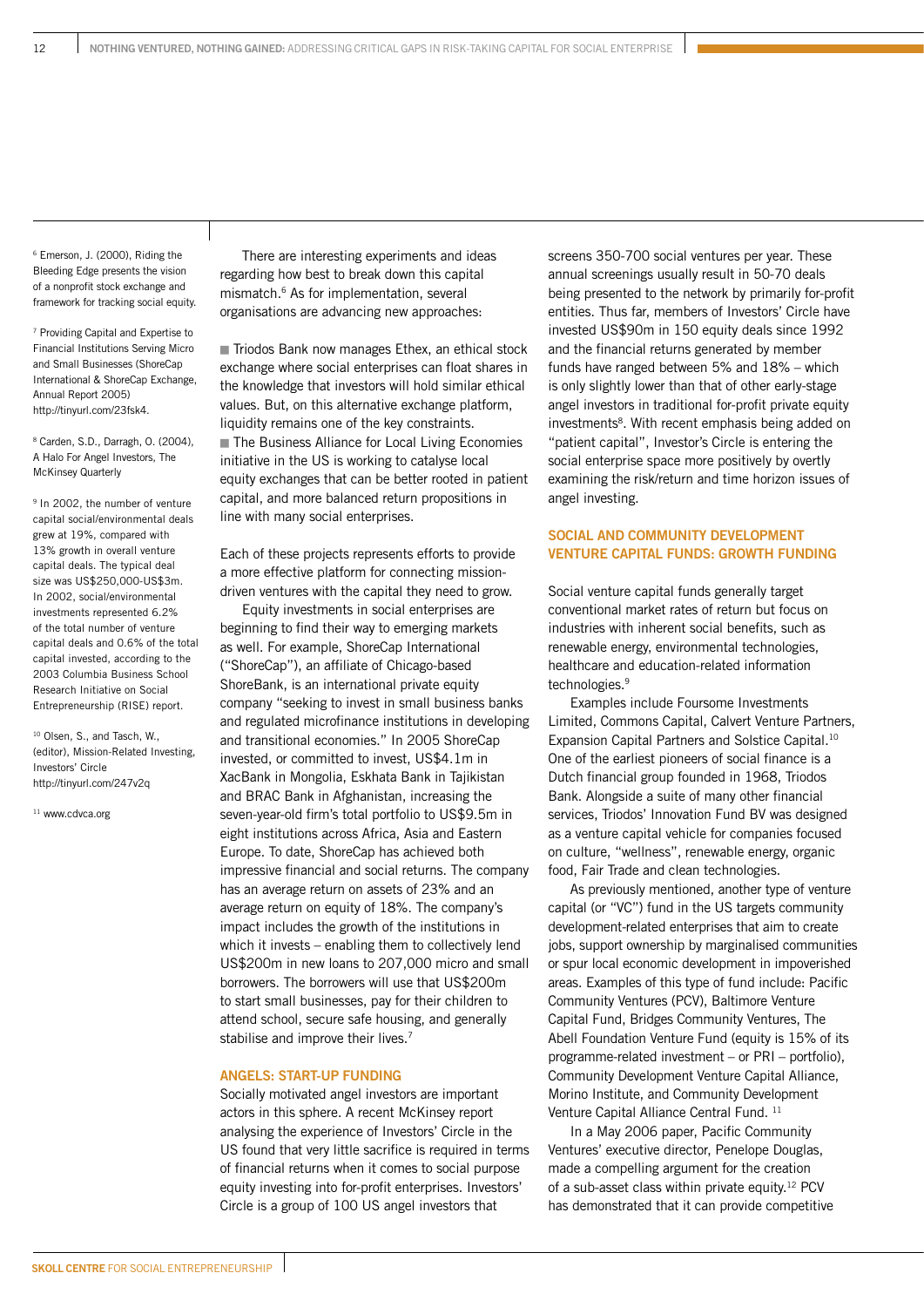financial returns and risk diversification, along with community benefits. It also draws attention to historic returns of funds managed by Kentucky Highlands and Coastal Enterprises, at 18% and 17% respectively.

In the global landscape, equity investment funds in the area of microfinance are perhaps the most prominent and recent developments. One mature example is ProFund, which closed in 2005 after investing for ten years in Latin American microfinance institutions. Even with the systemic financial failures and social or political chaos in some regions where it was investing, ProFund achieved a 6.65% internal rate of return while maintaining operating fees below 3%. ProFund, as an experiment, made it much more attractive for Latin American commercial banks to supply capital to microfinance institutions. Since then, the US\$10m Bellwether Fund in India and US\$15m AfriCap Fund in Africa have been modelled as country-based funds aiming for similar positive outcomes.

Beyond microfinance, there remains a gap in equity funds for other social enterprise industries globally. One newly created fund trying to address that gap is Aavishkaar. Aavishkaar is targeting 32% per investment return by providing financial and business building support to growth stage microventures serving the development of rural and semi-urban India. Additionally, the energy sector has several equity funds created to stimulate future investment capital from commercial finance providers. The IFC's Photovoltaic Market Transformation Initiative launched in 1998 with US\$25m of flexible financing, including equity, aimed at promoting the sustainable commercialisation of solar technology in developing countries. It has committed to nine projects in India, Kenya and Morocco.

It is important to note that these funds serve a relatively small percentage of the market of social enterprises because their requirements for financial returns usually take priority over those of social returns. For example, Foursome Investments Limited is an investment management company that manages two private equity funds in early stage and development stage growth businesses, and it seeks businesses with a measurable benefit to people's lives. Foursome reports that 10-20 deals per year cannot be financed because the social mission would reduce the amount of expected financial return.13 Bridges Community Ventures turned away

40 applications for social enterprise funding in 2004 for the same reason. This is a common theme for equity investors, which leaves a huge number of organisations without access to start-up and expansion capital.

#### **NONPROFIT AND FOUNDATION "PRI" AND "MRI" EQUITY INVESTORS**

Nonprofit organisations and Foundations are beginning to consider investment of their fund balances and endowments (respectively) in social enterprises. In the US, when catalysed first and foremost by a social purpose, and only secondarily by expectation of financial returns, this type of capital is categorised as "programme-related investment" (PRI).14 PRIs therefore tend to be "below market". When financial returns are sought, and expected to be at market rate, the term "mission-related investing" (MRI) is used.

As a US foundation programme, Rockefeller Foundation's ProVenEx has reviewed over 250 deals and made 12 investments since 1999, totalling US\$12.2m with expected returns of 3%-10%.15 The FB Heron Foundation $16$  is another example of a US foundation which actively invests in housing, employment and enterprise opportunities for the poor, using both debt and equity instruments. It has distributed more than US\$17m in PRIs and US\$45m in MRIs. This constitutes more than 25% of its assets.17 A further US\$150bn could be released for social purposes if all foundations did the same with their assets, given that there are approximately US\$600bn in foundation assets.

The third example is not a foundation, but a US-based nonprofit organisation named Acumen Fund. Acumen Fund raises donor capital and, through a portfolio approach, uses debt and equity instruments to aid in the development of social enterprises delivering critical goods and services to the global poor.

The growth of the social enterprise sector has inspired grant-making from nontraditional sources, including the International Finance Corporation (IFC), the private sector arm of the World Bank. To support the development of high-impact social enterprises in emerging markets, the IFC launched its "Capturing Value" competition in which it awards US\$500,000 in prize money to emerging market companies that are both generating an economic profit and accounting for social, environmental and corporate governance practices. According to the IFC, the competition functions not simply to provide

<sup>12</sup> Douglas, P., Sirull, B., November, P. (2006), Development Investment Capital: Three Steps to Establishing an Asset Class for Investing in Underserved Markets. For a copy of the paper, contact bsirull@pcvmail.org To read a review of the paper, visit www.socialfunds.com/news/article. cgi/2008.html.

13 Howard, L. and Giddens, M. (editor) (2004), Equity-like Capital for Social Ventures, Bridges Community Ventures, London.

<sup>14</sup> Interestingly, if market rate returns are attained, a PRI designation may still apply. It is a matter of intent, not outcome. In the US a PRI is a designation by the IRS that allows a foundation to relax its fiduciary or "prudent man" rules of investment, and to count an investment towards its grants payout requirement.

<sup>15</sup> Howard, L. and Giddens, M. (editor) (2004), Equity-like Capital for Social Ventures, Bridges Community Ventures, London.

<sup>16</sup> The FB Heron Foundation focuses on promoting five wealth creation strategies: home ownership, business development, childcare, community development and access to capital.

<sup>17</sup> FB Heron Foundation website www.fbheron.org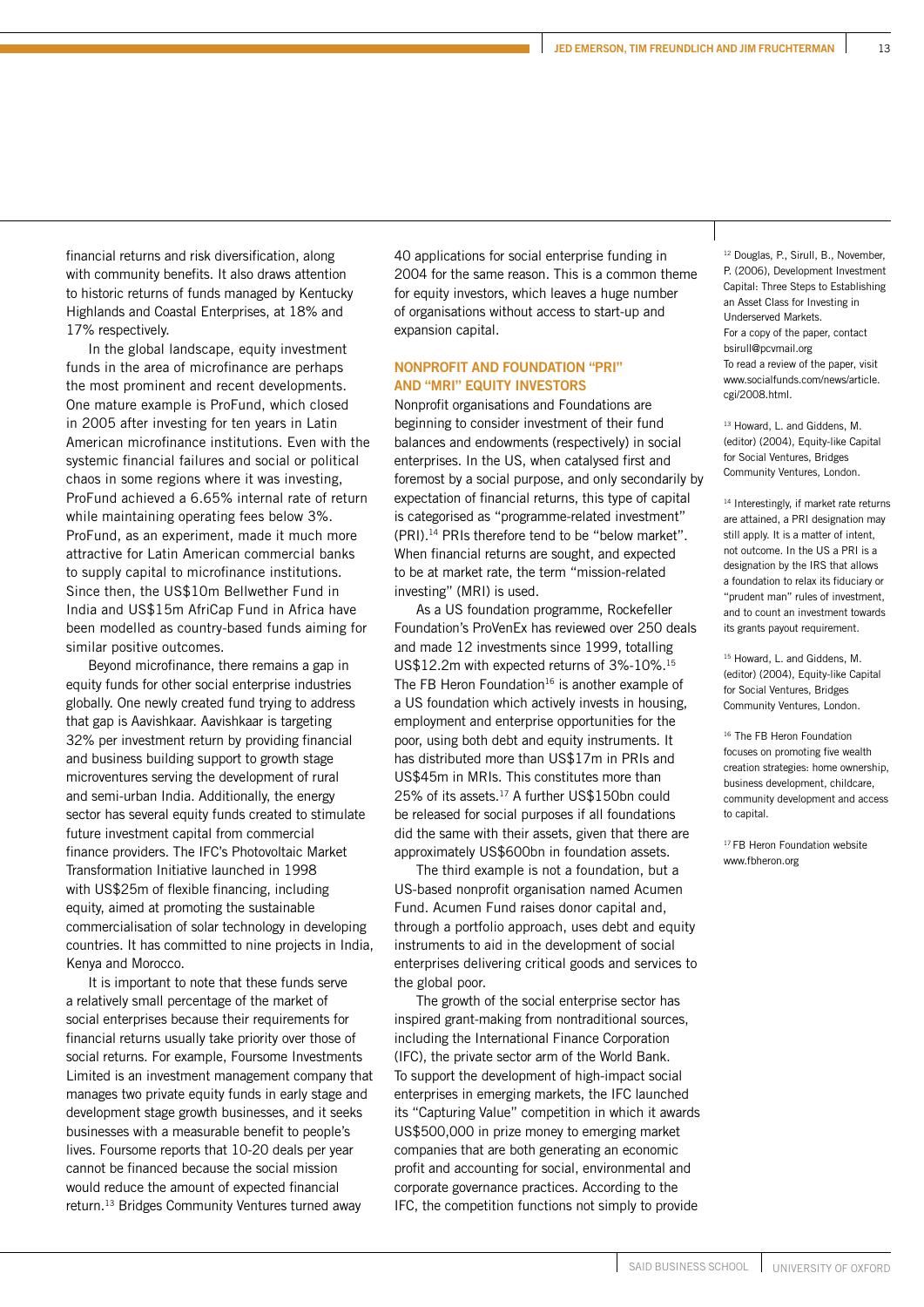18 See discussion at www.environmental-finance.com/ onlinews/2809ifc.htm.

<sup>19</sup> Source: Foundation Center's Bi-Annual PRI Report.

20 Citylife is an independent UK charitable organisation, incorporated as an Industrial and Provident Society. Zero coupon bonds are issued at below face value, and then, rather than paying interest, slowly grow to their full face value at maturity.

21 Accion International website: www.accion.org

grant funding to social enterprises in emerging markets but to also raise awareness about the work of these enterprises in order to generate interest from the international investing community. It is the IFC's hope that "Capturing Value," whose judges include representatives from the United Nations and the World Resources Institute, will catalyse investment in emerging markets, where social entrepreneurs also struggle to secure funding.<sup>18</sup>

#### **DEBT/LOANS**

Debt, defined as money loaned at a stated interest rate for a fixed term of years, is available in social enterprise capital markets in a variety of forms. Like most capital instruments, debt structuring is based on the classic risk/return equation. That is, the higher the risk assumed by the debt issuer, the higher the corresponding interest rate charged to the debtor. While interest rates are an important component of the debt calculation, they must be considered in relation to other aspects of the debt capital, including the type of debt (eg subordinated debt), the structure of the payments (eg is there a balloon payment?), the life term of the loan, and the points associated with closing the loan. Because debt capital creates liabilities on the balance sheets of enterprises, it needs equity or net assets to be leveraged. Many types of debt financing are currently available to social entrepreneurs – here are a few examples.

#### **TRADITIONAL BANKING INSTITUTIONS**

Traditional banking institutions in the US provide debt capital to social enterprises in two forms: business loans and loans that qualify for Community Reinvestment Act (CRA) credits. It is – theoretically – possible for a social entrepreneur to qualify for the same traditional business loan used by for-profit entities. However, while this sort of debt capital is more readily accessed by for-profit social enterprises than nonprofit ones, it is not easily accessed by either, owing to the inherent risks involved in financing an entity that puts equal emphasis on financial return and social mission. Debt capital is also available to US social enterprises thanks to the Community Reinvestment Act. Enacted in 1977, the CRA obliges depository institutions to invest in the communities they serve by financing projects that address community needs. To that end, US banks offer a limited number of low or zero-interest loans to nonprofit social enterprises to meet their Federal obligations. Unfortunately, the availability of

debt capital in the form of CRA loans has decreased recently due to changes in the regulations.

#### **FOUNDATION PRI DEBT**

In addition to traditional grants, foundations may offer loans to social enterprises. Many major US foundations have made such programme-related investments, but, in total, less than 1% of US foundations by number have made PRIs, and just one-tenth of 1% of total assets of foundations are in such mission-based investments.<sup>19</sup>

An example of a PRI loan facility is the Esmée Fairbairn programme. Launched in 2003, it offers both secured and unsecured loans of between £10,000 and £250,000 to the UK voluntary sector at interest rates from 0% to 7%, for terms of up to five years. The programme is a pilot to help extend the foundation's support beyond grants, and to learn more about the demand for loan finance. It is run in co-operation with Charity Bank, which provides due diligence and loan administration services, as well as acting as a collection agency.

#### **BONDS, INVESTMENT NOTES AND NONTRADITIONAL LENDING INSTITUTIONS**

An increasing number of innovative structures and facilities have cropped up in recent years to provide fixed-income investment instruments to fund social purposes:

Citylife has issued six zero coupon bonds to investors who are prepared to forgo capital growth and interest income on their money, but who are guaranteed it back after five years. The bonds invest the interest in social enterprises and local communities to regenerate social, economic and intellectual capital. The bond is held under trust and investors have a bank-guaranteed return on their investment. Citylife structures five-year fixed-term loans with compound interest.<sup>20</sup>

Compartamos is Latin America's biggest provider of microfinance – small loans aimed at budding entrepreneurs in areas of severe poverty. In order to access finance to grow to reach one million clients, it offered a US\$45m bond – the first of its kind for the microfinance sector – underwritten by Banamex, the Mexican subsidiary of Citigroup.<sup>21</sup>

BIGinvest is an organisation that lends and provides capacity support directly to social enterprises and community development finance institutions (CDFIs) in the UK. It has accessed £3.5m of loan funding and is accredited for Community Investment Tax Relief (see below) and as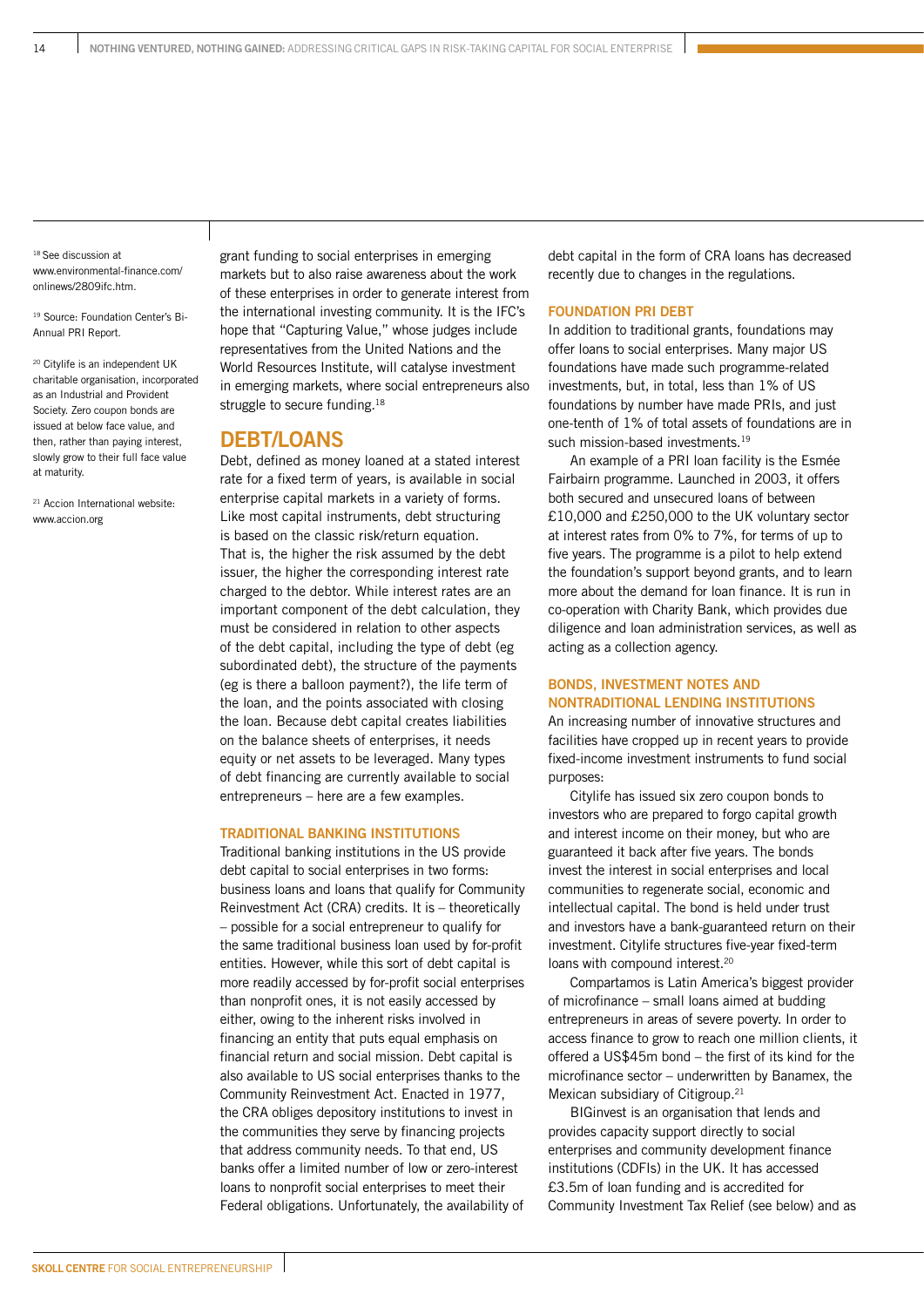a wholesale CDFI. It fills a market gap in financing social enterprises and CDFIs, working in partnership with CDFIs and banks to build underwriting capacity and demonstrating that deals can be underwritten successfully. It is an initiative of The Big Issue, ShoreBank, Bank of Scotland and the Phoenix Fund.

Calvert Foundation has long offered its registered Community Investment Notes – through which investors can channel capital into disadvantaged communities – to retail investors in the US as an open-ended investment note programme. Its current footprint is approximately US\$100m, sourced from 2,500 investors, placed into almost 200 entities globally. In January 2005, the Calvert Foundation announced the "wiring" of its Community Investment Notes – the first time that such community investment instruments have been available electronically for both individual and institutional investors, through brokers across the US. This capital is then structured for a broad range of nonprofit and for-profit borrowers, including an increasing number of social enterprises (including a recent US\$10m social enterprise commitment catalysed by support from the Case and Skoll Foundations). Traditionally, however, capital has been used to finance affordable housing, microfinance and other asset-based strategies.

The Community Investment Tax Credit (CITR), introduced in the UK in 2003, was developed in an effort to increase the availability of funds for social enterprises and small businesses located in disadvantaged areas. A form of economically targeted investing, CITR accounts offered a tax credit of 5% of their deposit a year for five years, as well as interest on their deposits.

But Charity Bank, one of the main providers of CITR funding, stopped accepting deposits under the scheme last August, and Triodos Bank took deposits for less than a month last year and is no longer offering CITR accounts. Both are working with policy makers to address some of the scheme's practical difficulties.22

In the US, in particular, there is an increasing number of revolving loan funds, such as Nonprofit Finance Fund, which provide analysis and flexible, frequently unsecured, financing that nonprofits typically can't get from other sources. Across the USA, NFF works with over 170 funders, including financial institutions, foundations and government agencies, to develop new ways of meeting the capital growth needs of the nonprofit sector.

Several innovations were sparked through the

creation of loan guarantee funds which have altered the risk profile for investors in social enterprises. In Hungary, the IFC's Hungary Energy Efficiency Co-financing Program structured guarantees and technical assistance to catalyse US\$5.7m in lending for energy efficiency by local financial institutions. Homeless International's Community-Led Finance Facility has nearly £11m in funding which provides loans and technical assistance for community-based organisations implementing slum redevelopment projects in India and Kenya. The guarantee portions of this facility allowed debt providers such as Citibank to commit capital to projects in these poor communities where they never before would have invested. Furthermore, Tembeka Social Investment Company in South Africa was originally created in 1996 as a guarantee fund to leverage funds from local banks to social ventures such as microfinance institutions. As a result of a technical market study in 2002, it decided to become more of a wholesale financial services provider through soft loans and equity to NGOs, trusts, credit unions, community organisations and development companies serving disadvantaged communities.

The Global Exchange for Social Investment (GEXSI), has also worked to create incentives, risk limitations, and development investment services. In partnership with VantagePoint, GEXSI has brought together insurers, bankers, social entrepreneurs, and development aid agencies to create a global Social Investment-Re-insurance Facility (SIRIF).23 The SIRIF proposal is to apply development aid funds to guarantee and insure market-oriented private sector development investment relevant to the realisation of the UN Millennium Development Goals.

#### **EQUITY-LIKE CAPITAL**

Equity-like capital avoids problems that social enterprises have historically had with issuing equity.24 It typically takes the form of a deeply subordinated long-term loan (junior to all other debt). If structured appropriately it can serve as patient capital similar to preferred stock. This differs from the equity described above in that investors using equity-like instruments tend to be more focused on keeping social value creation a priority over financial value creation. Current providers of equity-like finance in the UK (Venturesome, Aston Reinvestment Trust and Local Investment Fund) have all had very different experiences with the model. In the US, a codified example of this sort of capital is the Equity Equivalent Investment

22 Connon, H., Brown's social banking scheme fails to catch on, The Observer, 2 April 2006.

23 See download of report at www.gexsi.org/downloads.htm

24 Howard, L. and Giddens, M. (editor) (2004), Equity-like Capital for Social Ventures, Bridges Community Ventures, London. www.bridgesventures.com/ downloads/social\_venture\_fund.pdf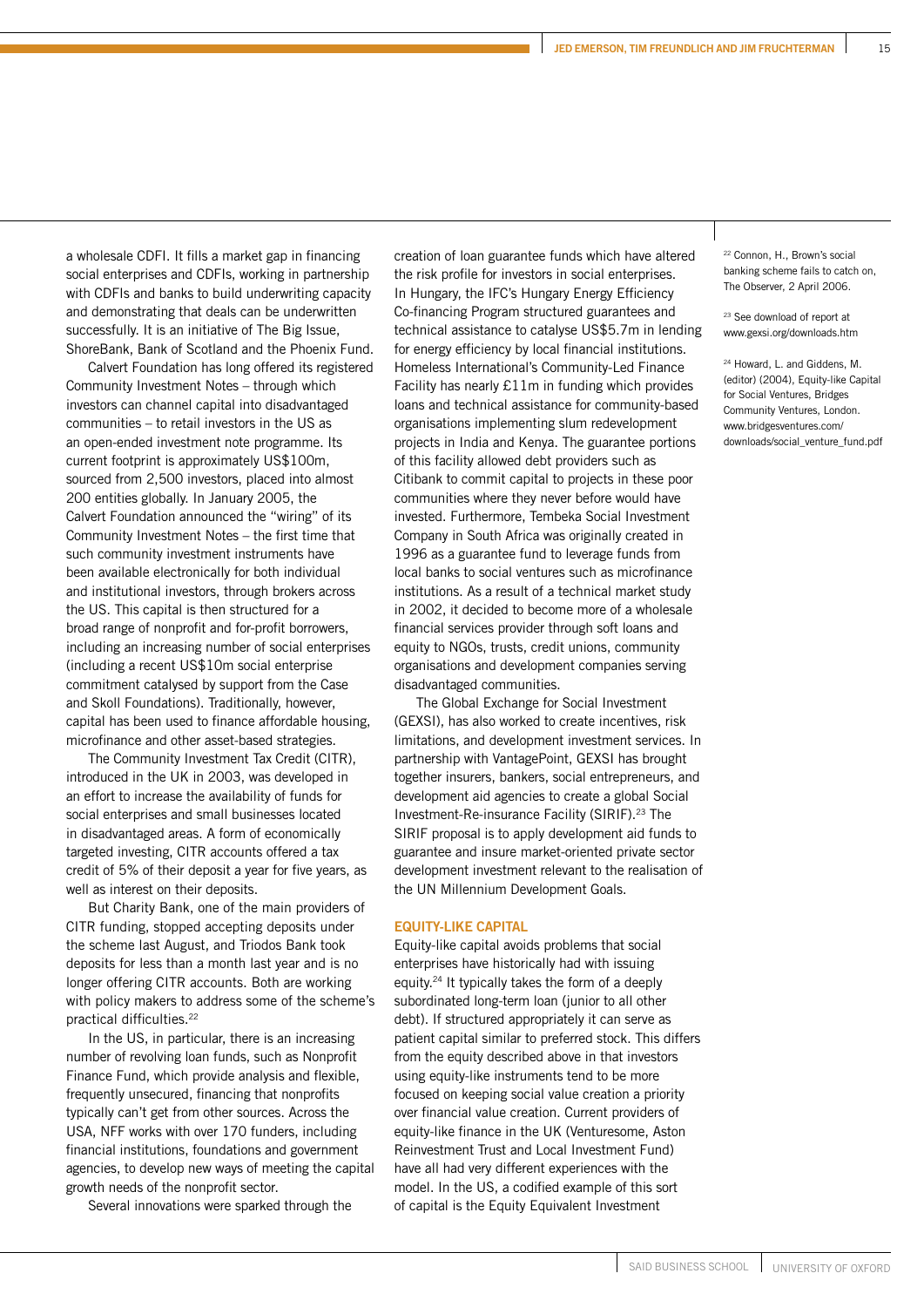25 Federal Reserve Bank of SF: www.frbsf.org/community/ investments/eq2.html

26 It should be noted that Bridges Community Ventures is not in the business of supplying equity-like capital to nonprofits, but rather equity to for-profits. www.bridgesventures.com

(EQ2) – loans that function somewhat like equity for nonprofits and count towards Community Reinvestment Act fulfilment for bank investors.25

Bridges Community Ventures defines "equitylike" capital as high risk, relatively high return, patient, and uncollateralised, looking instead to future cash flows to provide repayment. These are indeed many of the characteristics that must necessarily be included in any risk capital structure. In general, we find that the UK market has begun to accelerate its experimentation on developing capital that meets this profile.<sup>26</sup>

Further research and development in this area of capital finance is being undertaken by organisations such as the Calvert Foundation and Good Capital in the US, and Social Investment Scotland, Triodos Bank and Bridges Community Ventures in Europe.

#### **GRANTS**

Nonprofit social enterprises have traditionally accessed donations from individuals and through grants from government, foundations and corporations.27 Of course, these resources require no financial repayment. Grants from private sources,

#### **FEATURES OF DIFFERENT FUNDING INSTRUMENTS**

| <b>HIGH RISK</b>                            |                                      |                            |                                 |                                 | <b>LOW RISK</b> |
|---------------------------------------------|--------------------------------------|----------------------------|---------------------------------|---------------------------------|-----------------|
|                                             | <b>Grants</b>                        | <b>Patient capital</b>     | <b>Pure equity</b>              | <b>Equity-like</b>              | Loans           |
| <b>EXPECTED LOSS %</b>                      | 100%                                 | 20-50%                     | 10-20%                          | 10-20%                          | 1-8%            |
| <b>FINANCIAL RETURN ON</b><br>AN INVESTMENT | $\mathbf 0$                          | $-50\% - c.10\%$           | No limit                        | Variable up to 30%              | Fixed 5-18%     |
| <b>TERM OF INVESTMENT</b>                   | Often short periods                  | Repayment holidays         | Undefined<br>Depends on success | 5-7 years<br>Depends on success | Fixed term      |
| <b>INVOLVEMENT IN BUSINESS</b>              | Low (except venture<br>philanthropy) | Some (through<br>partners) | High (through board)            | High (through board)            | Low             |
| <b>EXIT OF INVESTMENT</b>                   | n/a                                  | Repayment                  | IPO, sale, layout               | Royalty, repayment<br>or APO    | Repayment       |
| <b>LIQUIDATION RIGHTS</b>                   | None                                 | None/subordinate           | Residual                        | Subordinate                     | First priority  |
| <b>VOTING RIGHTS</b>                        | No                                   | No                         | Through ownership               | Structured in Ioan<br>agreement | <b>No</b>       |

Source: BCV Interviews, Home Office report on Patient Capital, Social Enterprise in the Balance, CAF (2004)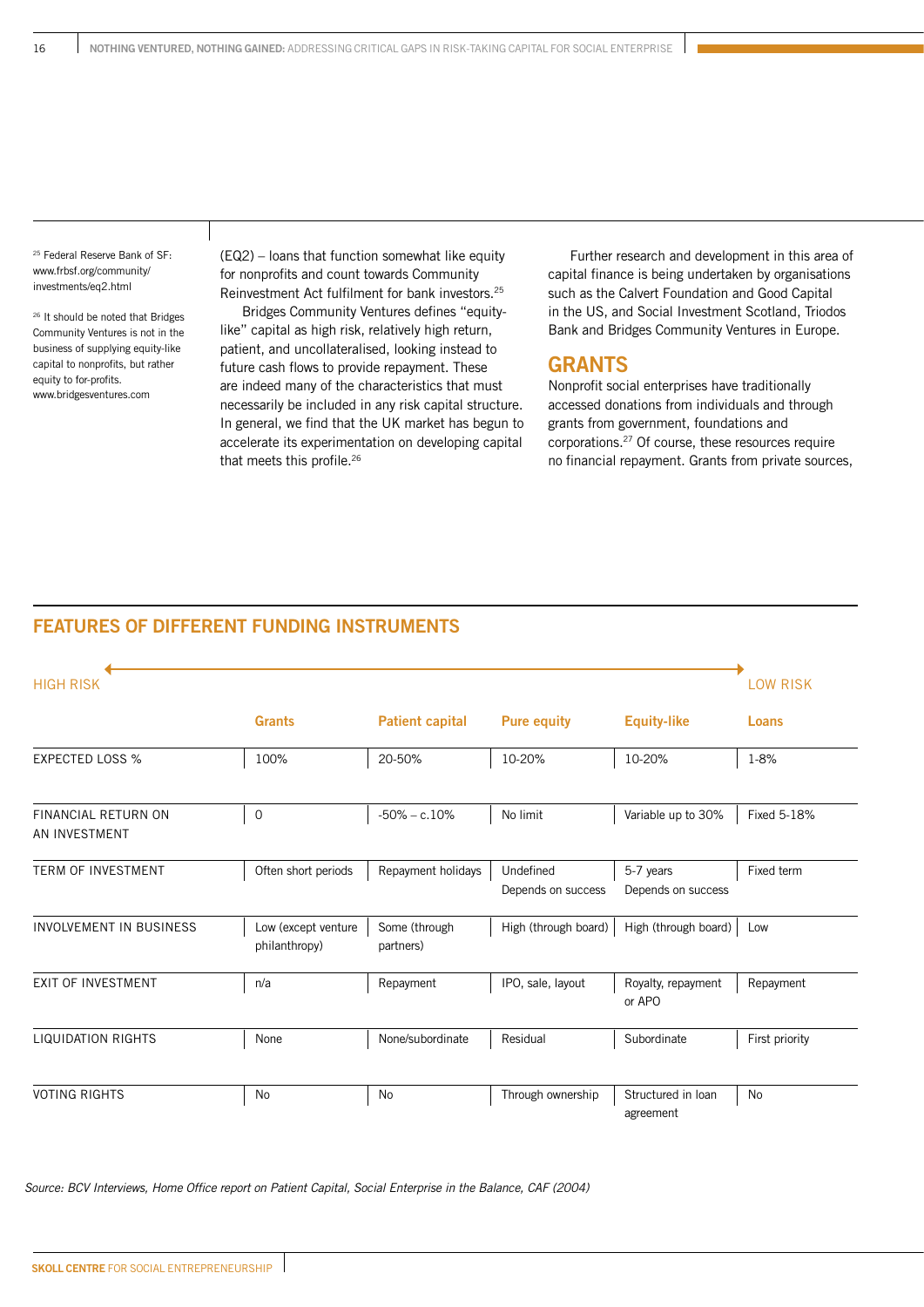such as foundations, are typically short-term, project-based commitments of relatively small amounts of capital. Though sometimes renewed annually, these are often one-time injections of capital that may be paid out over one to three years.

Despite claims that grants represent the equity of the nonprofit sector, in truth they usually lack the characteristics of mainstream equity investments. Although, in a technical sense, grants can certainly serve the purpose of "equity" capital for nonprofit social enterprises, they present significant challenges:

small amounts of capital committed over a short time period restrict major growth  $\blacksquare$  restrictions on the use of funds results in limited resources targeted for general operations/ development and may provide incentives for activities not well aligned with the strategy for achieving its social mission and professional management due to the incredible attraction of "free money"

application process is often bureaucratic and drawn out, and the hidden costs of fundraising and reporting cause inefficiencies<sup>28</sup>

social enterprises that do not hold charitable tax status usually cannot receive grants.

Because of the third-party payer structure of a significant portion of the nonprofit sector, much social good gets funded by grants. However, grants more accurately represent consumption of capital, not investment. And, if a funder sees social good as a commodity, then their interest is in funding the lowest-cost provider of the commodity. Commodity purchasers are generally disinterested in funding innovation or value-added services. Instead they reward suppliers that eliminate "frills" such as research, additional administrative infrastructure aimed at improving organisational efficiencies, or employee education and development.

Of course, social entrepreneurs want to create the most efficient and effective means of delivering a social outcome. But the risk capital to expand a successful enterprise usually doesn't come directly from its customers: most enterprises would be heavily constrained if they could only tap expansion capital from their profit margins. In the for-profit

sector, venture and other expansion capital fill these needs.

In contrast to investing in a product or service, the mantra in venture investing is that the three most important things in an expanding enterprise are the management team, the management team and the management team. That's because venture capitalists are investing in people they believe can create huge value. The effect of this is to direct funds not simply to the delivery of a service or product, but to build an organisation capable of taking an idea, innovation or service/product to its next level of development and thereby create greater long-term capacity for the organisation to deliver quality and value to any given market or community. This venture capital approach is focused on building organisations and management capacity upon the base of demonstrated success or innovation. When applied to investing philanthropic capital, this translates to high levels of engagement and the adoption of business-based practices – essentially grant capital invested in an ambitious plan to create or expand an enterprise that will have results that far exceed what would have happened if those same funds were spent on consumption of social good.

Therefore, if grants are to function more like equity for the sector, some innovations in deploying or structuring grant capital might need to be:

establishing longer, larger relationships to lower fundraising costs and measure impact more closely, including multi-year grants

 designing donor syndicates around standardised offerings

high engagement management and capacity support from donors.

In the final analysis, the current landscape of capital for social enterprise is somewhat ill formed. There is increasing activity and interest, but very little activity squarely focused on the risk-taking expansion capital needs of social enterprises, whether for nonprofits or for-profits. The most compelling opportunity for the field is to institutionalise new facilities for capital and engagement structures. A number of interesting experiments will likely be initiated in the near to intermediate future.

27 The US had US\$241bn in philanthropic funds in 2002, provided by 37 million individual donors, 60,000 foundations. 400,000 corporate investors and bequests. Government grants totalled over US\$65m. Meehan, W., Kilmer, D. and O'Flanagan, M., Investing in society, Stanford Social Innovation Review, Spring 2004, pp34-43.

28 For-profit capital market: US\$2-4 spent per US\$100 raised for legal, marketing, admin. Not-for-profit capital market: US\$10-24 per US\$100 raised for buying donor lists, direct mail/telephone calls, and CEOs spend 30-60% of time on fund-raising. Meehan, W., Kilmer, D. and O'Flanagan, M., Investing in society, Stanford Social Innovation Review, Spring 2004, pp34-43.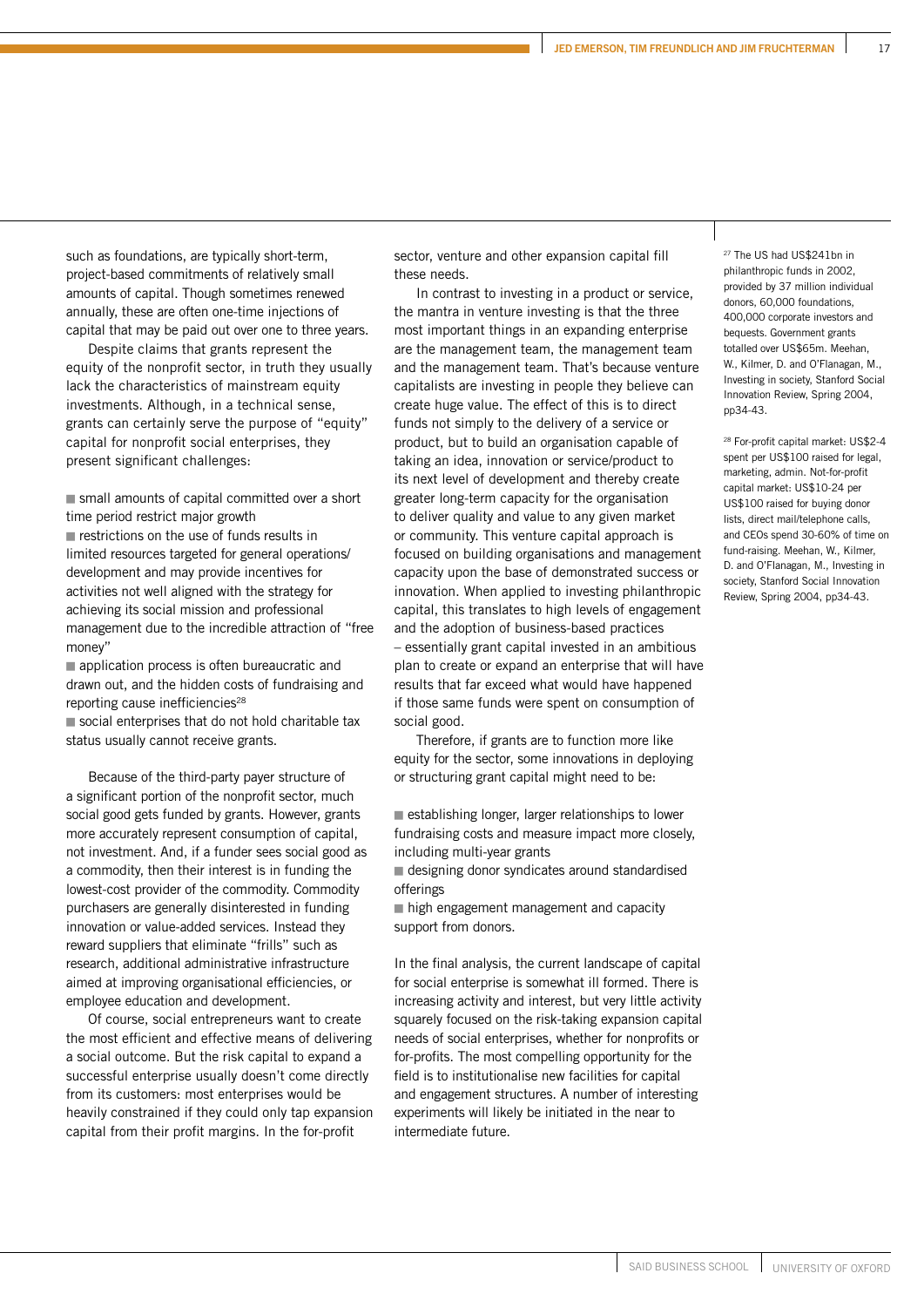### **SOLUTIONS** CHAPTER 4

Central to any solution must be the intention to create a relationship between providers and users of capital wherein the investor becomes a risk partner in the endeavour and the social entrepreneur contracts to move appropriate and manageable value back to the investor over time. Upon this foundation a new kind of risk-taking expansion capital can be imagined, sourced either through a new kind of investor profile, through blending more traditional philanthropic and commercial capital, or both.

#### **SOLUTION 1: CHANGE THE TERMS OF ENGAGEMENT AND RULES OF THE GAME**

The most audacious option in terms of sourcing capital is to recast some of the rules we've taken for granted. Investor engagement needs to complement the development of true risk-taking expansion capital. We need a new "contract" – a re-evaluation of the relationship between investor and enterprise.

Investors have to be apprised of the cost of doing good through these deals, in the same way that social enterprises need to face the friction that exists in their business model between mission and profitability. Both parties have to figure out the central expectations around the often-challenging intersection of risk, return and social value creation: which metrics matter to whom and why the business and social impact is best intertwined.

Enterprise managers have to dig deeper and supply a rationale that is both compelling and distilled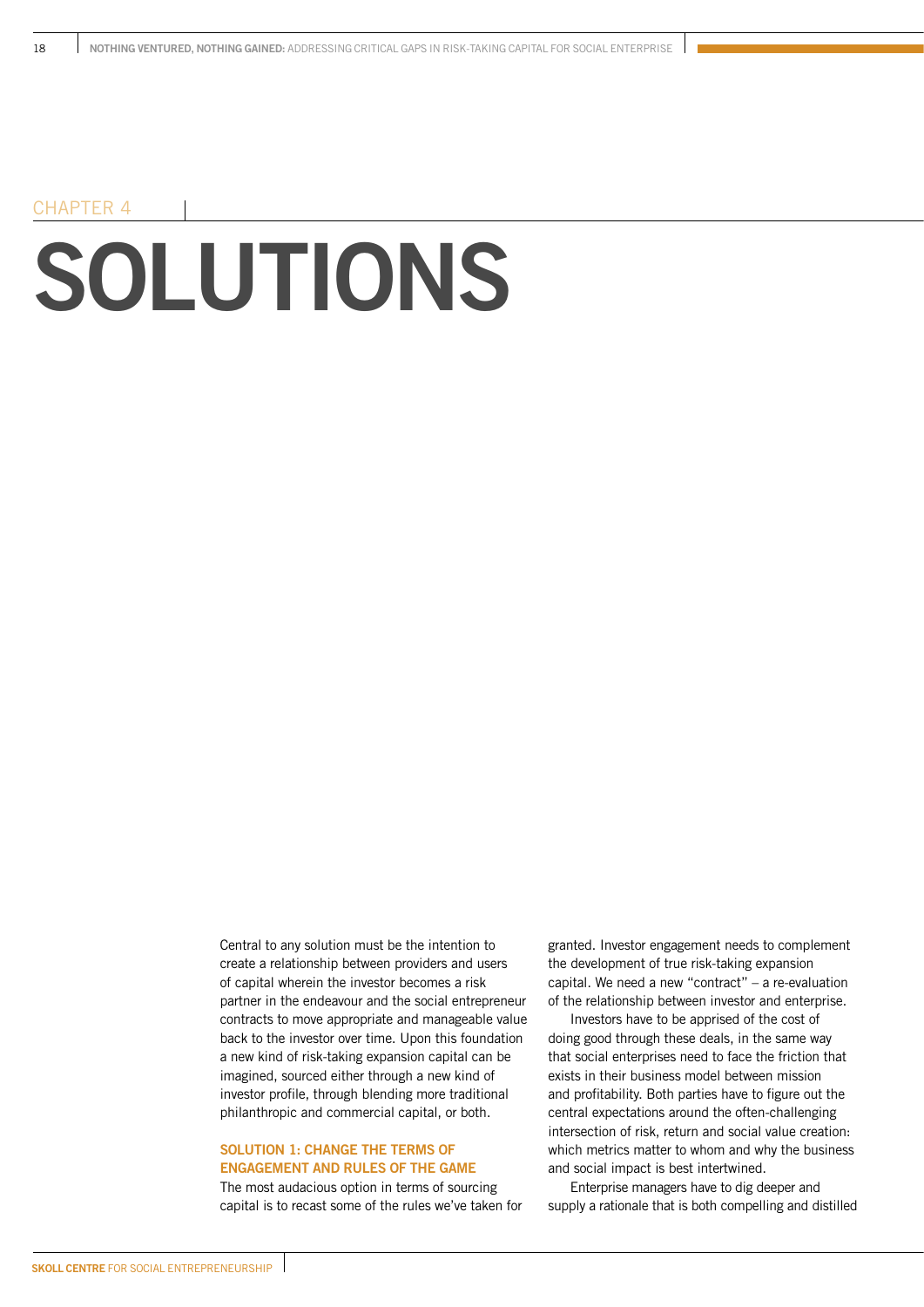<sup>29</sup> In addition to input from our readers and contributors, the authors wish to acknowledge a focus group discussion that was conducted at www.xigi.net in June 2006, during which numerous practitioners commented upon and proposed a number of these models

and instruments.

to a utilitarian core that is accepted by numerous stakeholders. The investor then needs to internalise this value to create a new expectation of return – that is essentially a process of valuing external societal benefits within the returns of the deal.

Philanthropy is catalytic and critical; it has a fundamental role to play. Investing in commercial activity for market returns, yet with a concern for people and planet, is well-established and creating positive impacts in the world. But new hybrid models in the middle – social enterprises – require something of both these worlds. And though there is no hierarchy of virtue between the left, right or middle of the spectrum, there is beauty and utility in a well-balanced business, creating real social impact without the need for separate ill-integrated service programmes running in parallel.

#### **SOLUTION 2: BY ALL MEANS, USE PHILANTHROPY TO UNLOCK MARKET-BASED CAPITAL IF THAT IS EXPEDIENT**

It's time to be pragmatic. If investors won't embrace new values, subsidy has to be brought in (and both the early adoption of the new, and the blending of the old, can coexist). In an ideal world, perhaps, all investors would be able to accept a homogeneous proposition with regards to these considerations. Then no donor or philanthropic investor would be construed as subsidising another more market-rate investor.

Then again, mainstream capital markets are rife with all manner of cross-subsidisation. Tax credits, guarantees and low-interest loans from various government and quasi-government agencies (or even private foundations) course through deals in many sectors of the economy. At the same time, we must realise that getting investors to understand a more balanced return goes against much of the conventional wisdom of the market. So, while we might advocate a more balanced expectation, a good argument can be made for not pushing boulders up hills – using "softer" capital to leverage and support more conventional market rate capital is often the most expedient path.

So the answer is "both": encourage investors to offer capital and use strategies that blend grants and soft money to unlock more market-rate capital. We should nurture a new set of expectations among an ever-widening investor base – one that respects blended value – while simultaneously mixing grant or concessionary investment capital into deals with more market rate capital.

Over time, hopefully, investors will become increasingly comfortable with new ways of thinking about the goals of their investment. But for now, whether the new capital shows up in the exact form required, or in components that can be blended into the form required, is academic except for the transaction costs to the social enterprise.

#### **SOLUTION 3: INSTITUTIONALISE A NEW KIND OF CAPITAL**

Regardless of the manner in which the capital comes to the table, we must then turn to the specifics of the risk-taking expansion capital to be deployed.

For social enterprises within a for-profit structure, private equity fits the bill, at least structurally. The challenge for these enterprises is not one of which instrument to use, but rather how to attract unconventional investors and then negotiate expectations with them. The next task is to build understanding and acceptance of corporate purpose, to design approaches that insure against mission drift, and to set clear expectations around unconventional (read "belowmarket") risk/return models.

However, advancing specific answers to the challenge of the lack of risk-taking capital to fill the expansion gap for nonprofit social enterprises is a little more complicated. Let us examine a number of concepts, culled from social enterprise practitioners and pioneering work being done to develop new social finance instruments.<sup>29</sup> It is our contention that a number of these will need to be adopted, adapted, and deployed by investors in social enterprises over the coming years.

What might the characteristics look like of ideal risk-taking expansion capital for the nonprofit social enterprise? The assembled capital has to understand the costs and benefits of doing good. Most of the solutions that have been either proposed or tested draw from the following characteristics:

 $\blacksquare$  links to success – repayment and/or yield dependent upon outcomes or revenues  $\blacksquare$  minimised debt service – non-amortising principal and/or capitalising interest  $\blacksquare$  deep subordination – ability to support other debt  $\blacksquare$  patience – Long terms, even unspecified and rolled forward, or determined by revenue  $\blacksquare$  flexibility – the ability to use prepayment or demand for repayment to course correct  $\blacksquare$  exit – a strategy for how investors and enterprises can end the relationship.

**JED EMERSON, TIM FREUNDLICH AND JIM FRUCHTERMAN 19**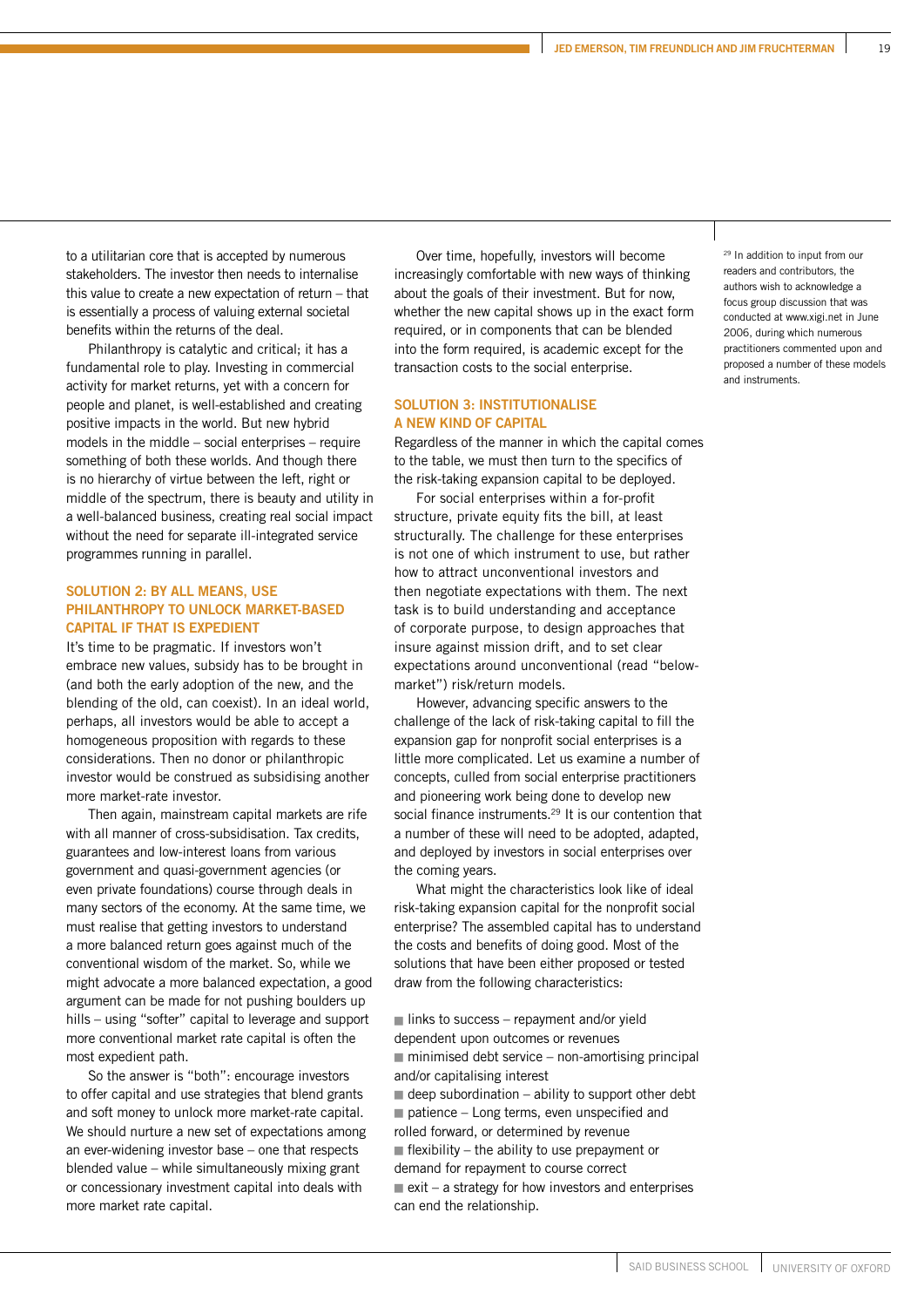30 Emerson, J. (2001). Please see the article by that same name at www.blendedvalue.org.

<sup>31</sup> The Calvert Foundation is working to get legal and accounting approval that would actually let this sit on the nonprofit balance sheet as a net asset. These models have also been referred to as "Grants with Puts".

Let's explore a few models that could prove attractive:

One might be modelled on a vehicle from the conventional capital markets, a "Zero Coupon Bond." Though technically a liability, this structure may be designed with expectations around risk, for instance, to be deeply subordinate to all other liabilities. The zero coupon aspect removes debt service and compounds exposure to the investor. In one scenario, the social enterprise would raise US\$1m. Assuming an 8% compound yield, the note would then slowly appreciate over a five-year period to a maturity value of US\$1.47m. (Note that the deferred interest is still treated as interest for taxable investors in most cases. A variation of this instrument is the Social Value Note, a zero coupon bond tied to index options in order to enhance the potential for a financial upside to be offered to investors.30) In this manner, minimised debt service and deep subordination are combined to create a manageable construct. The interest is, in effect, capitalised during the relationship, allowing all cash flows to grow the business. The exit is firmly established in timing. And, if the business is successful, then the enterprise would probably be able to refinance the debt at a lower rate from a PRI or other friendly source once the earlier stage risk was taken out of the equation.

To the above model could be added the flexibility of the option to "call" the note back from investors, essentially repaying it early at the will of the enterprise after a certain time period, say three years. Alternatively, the investors could "put" the note back to the enterprise (demand repayment) if certain benchmarks of mission or financial management were not met.

Another example could be a "Preferred Share" model. This combines the patience of a long rolling term with minimised debt service, flexibility, links to success and deep subordination. A base coupon is stipulated, but only to be paid upon successfully reaching benchmark X, though it is capitalised regardless. Thereafter, when Y happens investors get another structured payment of a premium of interest. And, if in any year threshold Z is met, a portion of principal value is returned. That said, there is no maturity stipulated, debt service is not necessarily in play, links to business events drive carefully structured yield and there is a stipulated flexibility in repayment built into the model. But, again, this is

still technically a liability on the balance sheet of the nonprofit social enterprise.31

A relatively straightforward model is simply to construct what has on occasion been called a "grant with a put". In this scenario a funder simply makes a technically but only loosely recoverable grant to a social enterprise. It stipulates that it will have no recourse to the assets of the enterprise. But, a success threshold on a core programme and business metric is identified, above which the grant begins to be repaid. This extends through to a ceiling upon which the total grant plus a premium has been repaid to the funder. This can be a relatively elegant and simple model that meets many of the characteristics deemed attractive in this type of capital.

Those seeking a work-around to the inability to own a nonprofit outright might consider a "Revenue Rights" structure. For example, investors provide a social enterprise with US\$1m today, then, over time, receive a certain percentage of its revenue above a certain threshold, or number of units sold, or whatever the appropriate benchmark might be. Though an interesting model, it raises the challenge of truly understanding margins and being appropriate to a given business model. How would this affect the financial statements? Would social enterprises and their boards consider such a contract? Much groundwork would need to be done to consider such a structure, but in certain circumstances it could be quite attractive, and perhaps escape being considered a liability at all (or at least one with a set value). This is obviously the most radical of the examples in meeting some of the characteristics sought after.

Little use has been made of these models to date. And, unfortunately for nonprofits, they generally show up as liabilities (with the possible exception of the revenue rights model). In the case of a liability, no matter how carefully structured the expectations, and well matched the terms, a nonprofit enterprise that shows debt on its balance sheet will encounter difficulties when arranging its finances and seeking further capital.

So, by combining the characteristics of linking to success, minimised debt service, deep subordination, patience, flexibility, and a plausible exit strategy, and adding a shared contract between investor and entrepreneur on understood value and the cost of doing good, a structure approaching equity-like expansion capital can be fashioned.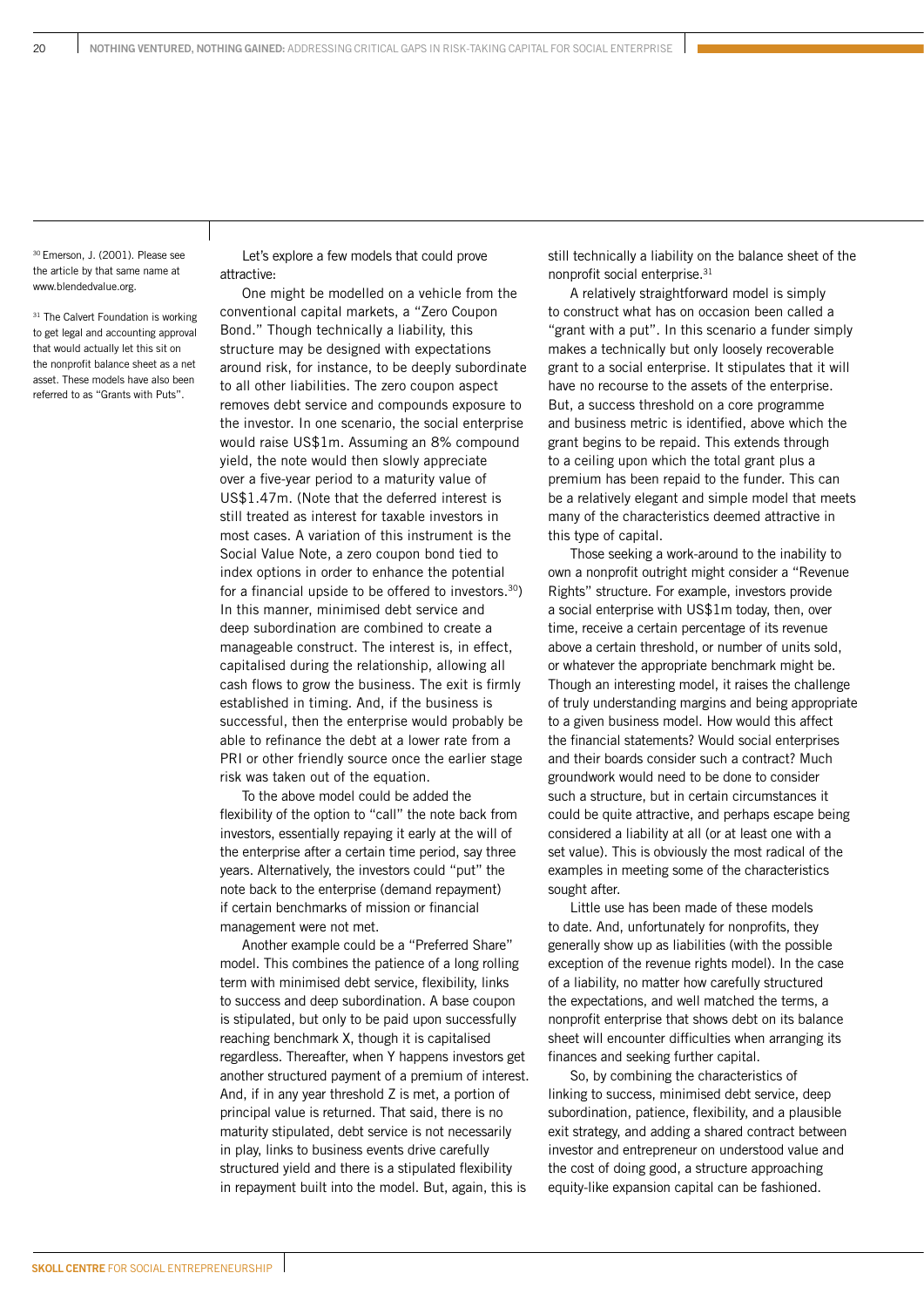#### CHAPTER 5

### **CAPITAL CONCLUSIONS**

It becomes clear there is a rich landscape of actors and strategies in the capital markets serving social enterprise, yet a significant gap remains in the availability of risk-taking capital to fund the expansion of promising organisations. The outcome? Much of the opportunity represented by these maturing social enterprises remains blocked or is channelled into overly slow, organic growth. Attainment of an optimal capital structure remains out of reach.

Perversely, start-up social entrepreneurs are often able to absorb grant capital (or "friends and family equity") to get the ball rolling, while later-stage enterprises stall due to the massive gap between start-up capital and later-stage mission-oriented debt financing. Regardless of the enterprises' for-profit or nonprofit status, if their risk/return model isn't "strong enough" in conventional terms, they tend to stall in the expansion phases before lower-risk debt capital becomes available.

What then happens is the root of much frustration for investor and nonprofit social enterprise alike, as the enterprise is left to fit debt capital and grant capital into an equity capital gap. And forprofit enterprises struggle with equity investors that are seeking conventional returns, when their hybrid social purpose business just does not support this. Regardless, investors and entrepreneurs experience the pains of the mismatched expectations that follow.

What is clear is that many new investment opportunities and instruments will be created – because the gap in the market will demand it. Investors are looking for ways to structure their capital in more effective terms and social entrepreneurs require new forms of capital to complement the next stage of their development.

With that in mind, it must also be understood that with these new approaches and investment initiatives there will also be a level of failure. Highrisk capital – by its very definition – carries greater exposure for both investor and investee. Where there is innovation there will be failure. However, that failure may be hedged if those involved take care to leverage the existing knowledge and draw upon the talent present in the business and nonprofit sectors which may best be applied to this challenging task.

In undertaking what is in some ways a capital

experiment that will take us into new terrain, it is imperative that adequate attention be paid to clarifying the specific terms and expectations of those engaged in each investment. Traditional term sheets and understanding of returns may well not be enough to get the deal done. Regardless of balance sheet and deal term considerations, if the expectations between stakeholder and enterprise are carefully and honestly defined, and the terms structured to match the needs of the enterprise as discussed in this paper, it is possible to envision the evolution of a host of successful risk-taking expansion capital instruments which may meet the needs of not only those specifically involved in the deal, but also an array of stakeholders, from community residents to programme participants to low-income individuals seeking new stairs upon which to climb towards real economic development and not simple reliance on grants and relief.

Importantly, though perhaps a broader issue, is the reality that in the absence of significant, shared understanding and experience with regard to these instruments, the high transaction costs of executing every deal as a new cutting-edge negotiation are going to be prohibitive, limiting the number of such investments and thus the amount of capital capable of moving into these emerging markets. In order to build a viable capital market in this area, those creating the financial innovations of the future must take adequate care to document their work, terms and practices in order to popularise investment models, engage in syndication opportunities and, through shared or commonly endorsed due diligence practices, decrease the transaction costs of individual investments and the market as a whole.

Finally, at its core, this work requires a rethinking of capital investing and enterprise development. This includes the need for us to advance a broader understanding of the full, blended value created by capital and brought to market by ventures of all types – nonprofit and for-profit. The financial landscape and instruments presented in this paper in many ways represent the missing links between mainstream investing and traditional philanthropy. And this capital gap will continue to shrink as increasing numbers of people transcend the artificial value barrier between "doing well and doing good."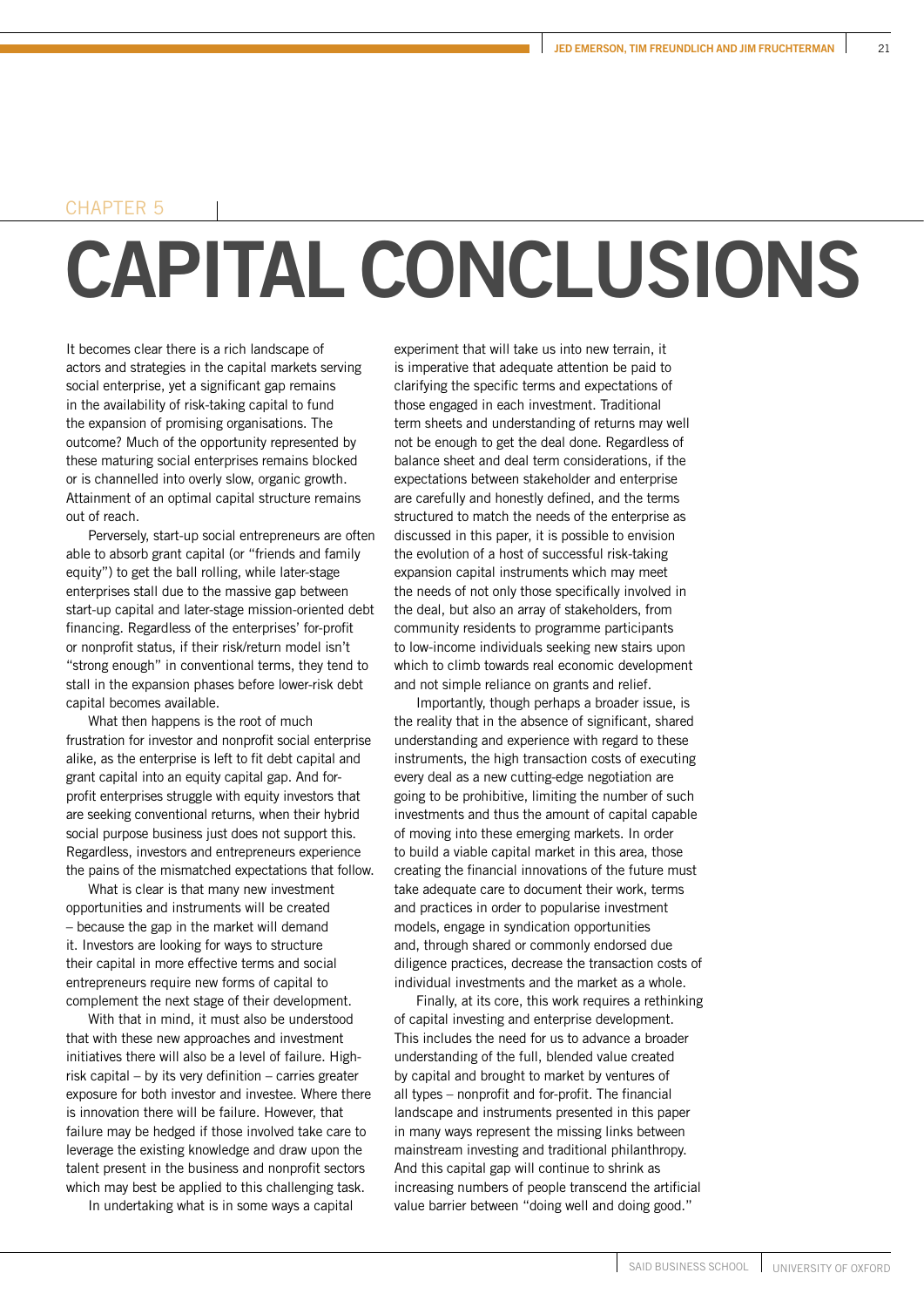#### RESOURCES

# **RESOURCES**

#### **SELECTED ONLINE RESOURCES**

Accion International www.accion.org

**BIGinvest** www.biginvest.co.uk

Blended Value (resources on "blended value" and "blended value investing") www.blendedvalue.org www.blendedblog.org

Calvert Foundation (information on community development, microenterprise and social enterprise investments) www.calvertfoundation.org

CDVCA (Community Development Venture Capital Alliance) www.cdvca.org

Citylife www.citylifeltd.org

Community Investing Center www.communityinvest.org

Esmée Fairbairn Foundation www.esmeefairbairn.org.uk/loans.html

FB Heron Foundation www.fbheron.org

GEXSI (The Global Exchange for Social Investment) www.gexsi.org

Good Capital www.goodcap.net Nonprofit Finance Fund www.nffusa.org

Partners for the Common Good http://pcgloanfund.org

RSF www.rsfoundation.org

Social Edge (an online social entrepreneurship community) www.socialedge.org

Social Enterprise Alliance (a social enterprise member association) www.se-alliance.org

Xigi.net (database, blog and mapping of the social capital market) www.xigi.net

#### **BIBLIOGRAPHY**

Bi-Annual PRI Report, Foundation Center

Carden, S.D. and Darragh, O. (2004), A Halo For Angel Investors, The McKinsey **Quarterly** 

2003 Columbia Business School Research Initiative on Social Entrepreneurship (RISE) report

Douglas, P., Development Investment Capital: Three Steps to Establishing an Asset Class for Investing in Underserved Markets

Emerson, J. (2000), Riding the Bleeding Edge

Emerson, J., Spitzer, J., World Economic Forum 2006 Article

Gair, C., Stepping Out of the Maze www.redf.org/publications-newsletter.htm GEXSI report

www.gexsi.org/downloads.htm

Meehan, W., Kilmer, D., and O'Flanagan, M. (Spring 2004), Investing in Society in Stanford Social Innovation Review, pp 34-43. See also (1996) Grants, Debt and Equity: The Non-profit Capital Market and Its Malcontents, in New Social Entrepreneurs, REDF

Emerson, J. and Bridgespan Group, Money Matters, available at www.blendedvalue.org

Howard, L. and Giddens, M. (editor) (2004), Equity-like Capital for Social Ventures, Bridges Community Ventures, London

Olsen, S., and Tasch, W. (editor) (2004), Mission-Related Investing, Investors' Circle

(2005) Providing Capital and Expertise to Financial Institutions Serving Micro and Small Businesses, ShoreCap International & ShoreCap Exchange, Annual Report

Connon, H., Brown's social banking scheme fails to catch on, The Observer, 2 April 2006 http://tinyurl.com/25agjk

(2004) Social Enterprise in the Balance, CAF